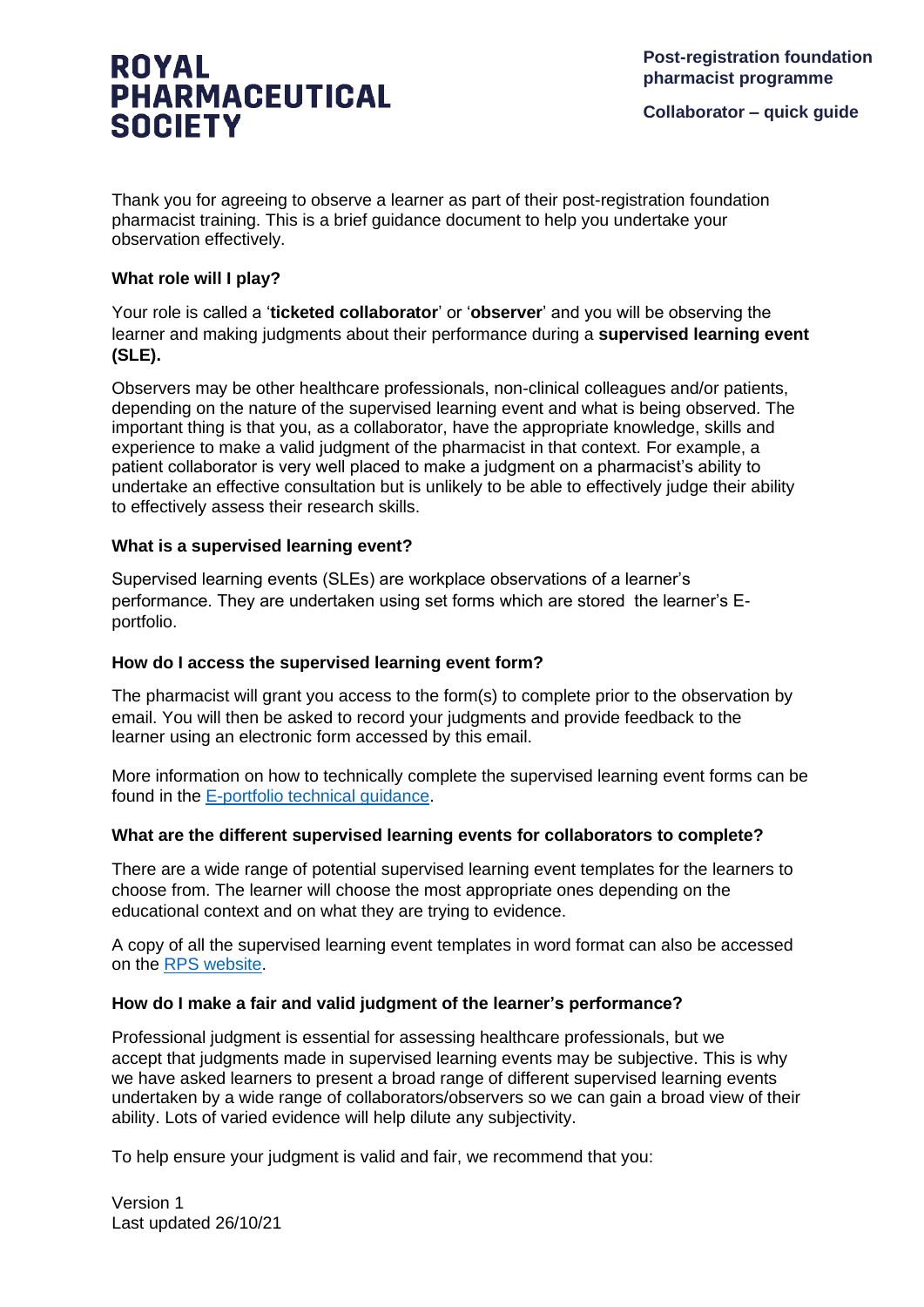- **Read the curriculum outcomes** Consider the outcome(s) you are assessing in the supervised learning events you are undertaking. You should discuss this with the learner as they will need to map the evidence against the curriculum outcomes. Read the outcome(s) carefully as well as the descriptors which give greater detail about the level of performance expected of someone working at this level. Is the learner meeting these? - **See appendix 1**
- **Trust your professional 'gut'** these authentic assessments are trying to capture your holistic professional judgment based on your experience so do not ignore this.
- **Be honest** your judgment and feedback will help the learner to identify areas of strength and development. It is essential you are honest with your judgments and feedback so that learners understand how they can progress. In addition, patient safety must be paramount so if a learner is not yet reaching the required standard, you must record this.

#### **How do I provide effective written feedback?**

Collaborators are required to provide written formative feedback for learners following each supervised learning event.

Each supervised learning event form will ask you to identify:

- Strengths
- Areas for development
- Mutually agreed action points

When providing feedback try to:

- **Be direct** make sure the message is clear and not lost in long rambling sentences.
- **Be specific** if you can, link the feedback directly to the wording in the specific outcomes and descriptors you are assessing against.
- **Be bespoke** avoid generic bland statements and tailor the feedback to the learner in front of you.
- **Be objective** do not use emotive language, keep it factual and based on what you observed.
- **Be honest** these assessments are low stakes (not pass/fail) and honest feedback is needed to help inform the learner's learning.

#### **Do supervised learning events need to be undertaken in person?**

Supervised learning events do not necessarily need to take place in person and may be undertaken remotely using digital technologies if this is possible and appropriate.

If you would like more information, please refer to the RPS post-registration foundation pharmacist E-portfolio guide for collaborators, the RPS post-registration foundation pharmacist E-portfolio guide for educational supervisors and designated prescribing practitioners and the [RPS post-registration foundation pharmacist curriculum.](https://www.rpharms.com/development/credentialing/foundation/post-registration-foundation-curriculum)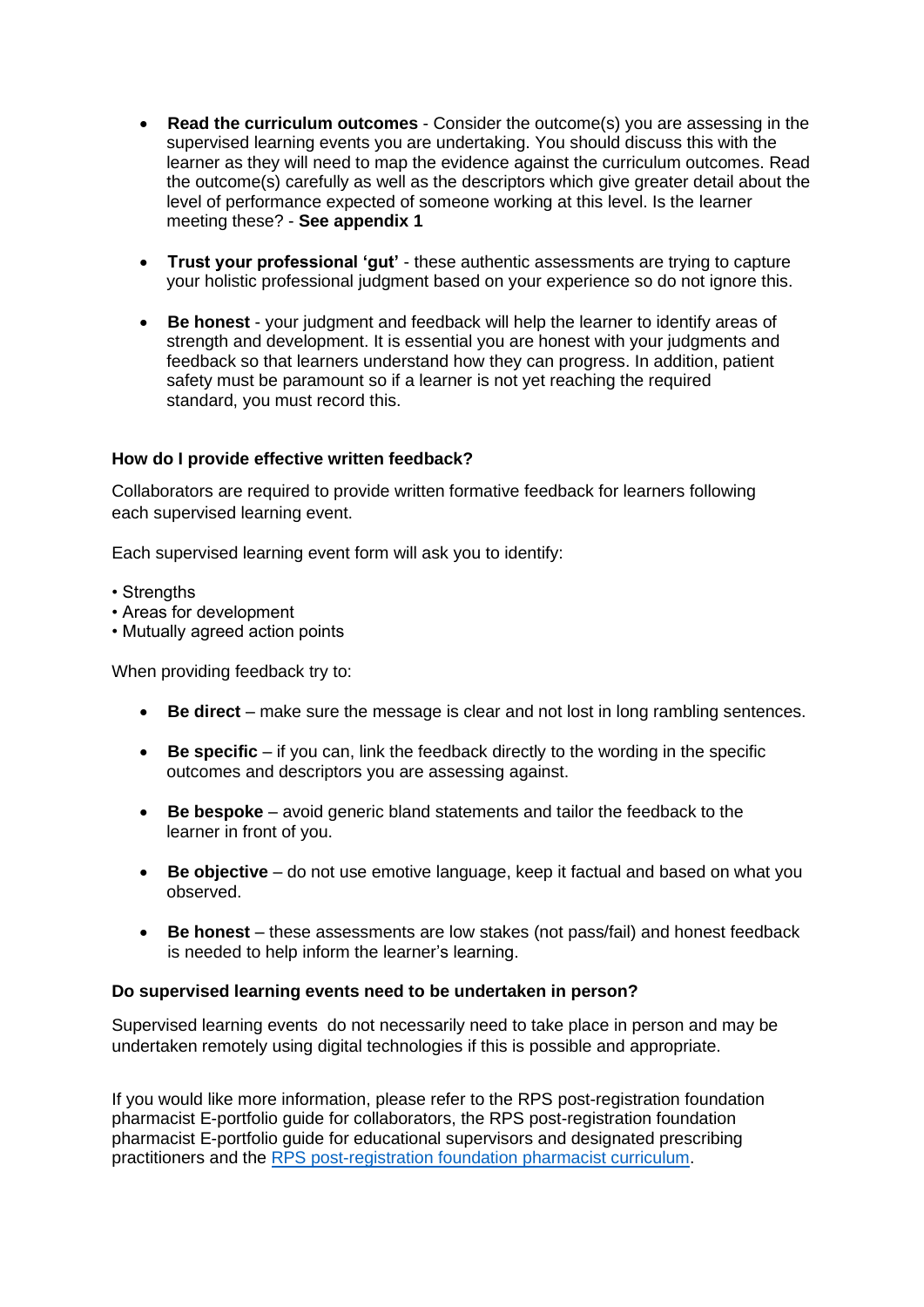|                                                                                                  |                                                                                                                                 | <b>DOMAIN 1: PERSON-CENTERED CARE AND COLLABORATION</b>                                                                                                                                                                                                                                                                                                                                                                                                                                                                                                                                                                                                                                                                                                                                                                                                                                                                                                                                                                                                                                                                                                                                                                                                                                                                                                                                                                                                                                                                                                                                                                                                                                                          |
|--------------------------------------------------------------------------------------------------|---------------------------------------------------------------------------------------------------------------------------------|------------------------------------------------------------------------------------------------------------------------------------------------------------------------------------------------------------------------------------------------------------------------------------------------------------------------------------------------------------------------------------------------------------------------------------------------------------------------------------------------------------------------------------------------------------------------------------------------------------------------------------------------------------------------------------------------------------------------------------------------------------------------------------------------------------------------------------------------------------------------------------------------------------------------------------------------------------------------------------------------------------------------------------------------------------------------------------------------------------------------------------------------------------------------------------------------------------------------------------------------------------------------------------------------------------------------------------------------------------------------------------------------------------------------------------------------------------------------------------------------------------------------------------------------------------------------------------------------------------------------------------------------------------------------------------------------------------------|
| <b>CAPABILITIES</b>                                                                              | <b>OUTCOMES</b>                                                                                                                 | <b>DESCRIPTORS</b>                                                                                                                                                                                                                                                                                                                                                                                                                                                                                                                                                                                                                                                                                                                                                                                                                                                                                                                                                                                                                                                                                                                                                                                                                                                                                                                                                                                                                                                                                                                                                                                                                                                                                               |
| <b>Communicates</b><br>effectively,<br>placing the person<br>at the centre of<br>any interaction | Communicates effectively with<br>1.1<br>people receiving care and<br>colleagues                                                 | Assimilates and communicates information clearly and confidently, employs a full range of media including<br>face to face, telephone, written, video, social media and digital, and takes into consideration the needs of<br>the recipient(s).<br>Considers the advantages, limitations and how to reduce the risks associated with different formats of<br>communication, including non-face to face methods.<br>Uses a range of question types and active listening skills, including recognising and responding to verbal<br>and nonverbal cues, to engage people, ensure they feel valued and gather information effectively to<br>support shared decision making<br>Identifies barriers to effective communication and adapts verbal and non-verbal communication styles in a<br>way that is responsive to the person/carer/family's communication and language needs, preferences and<br>abilities (e.g. speech and hearing problems, and different languages, cultures and levels of health and IT<br>literacy)<br>Ensures appropriate access to information by making reasonable adjustments and / or using interpreters<br>Enhances health literacy in people from a range of backgrounds, by providing tailored information,<br>signposting to relevant information sources, facilitating communication, and checking understanding as<br>appropriate<br>Manages challenging communication situations where it is difficult to communicate effectively (e.g. noisy<br>or distressing environments, when using PPE, conflicting situations or with people who are anxious, angry<br>or confused)<br>Communicates information about medicines and their use with people/carers and the multidisciplinary |
|                                                                                                  |                                                                                                                                 | team to ensure they are used safely and effectively                                                                                                                                                                                                                                                                                                                                                                                                                                                                                                                                                                                                                                                                                                                                                                                                                                                                                                                                                                                                                                                                                                                                                                                                                                                                                                                                                                                                                                                                                                                                                                                                                                                              |
|                                                                                                  | 1.2<br>Treats others as equals and<br>with dignity and respect,<br>supporting them regardless of<br>individual circumstances or | Demonstrates cultural competence. Respects peoples and colleagues' religious, cultural and ethical beliefs,<br>and their ideas and feelings without judgement, understanding the impact these have on health.                                                                                                                                                                                                                                                                                                                                                                                                                                                                                                                                                                                                                                                                                                                                                                                                                                                                                                                                                                                                                                                                                                                                                                                                                                                                                                                                                                                                                                                                                                    |

## **Appendix 1: RPS post-registration foundation pharmacist curriculum capabilities, outcomes and descriptors**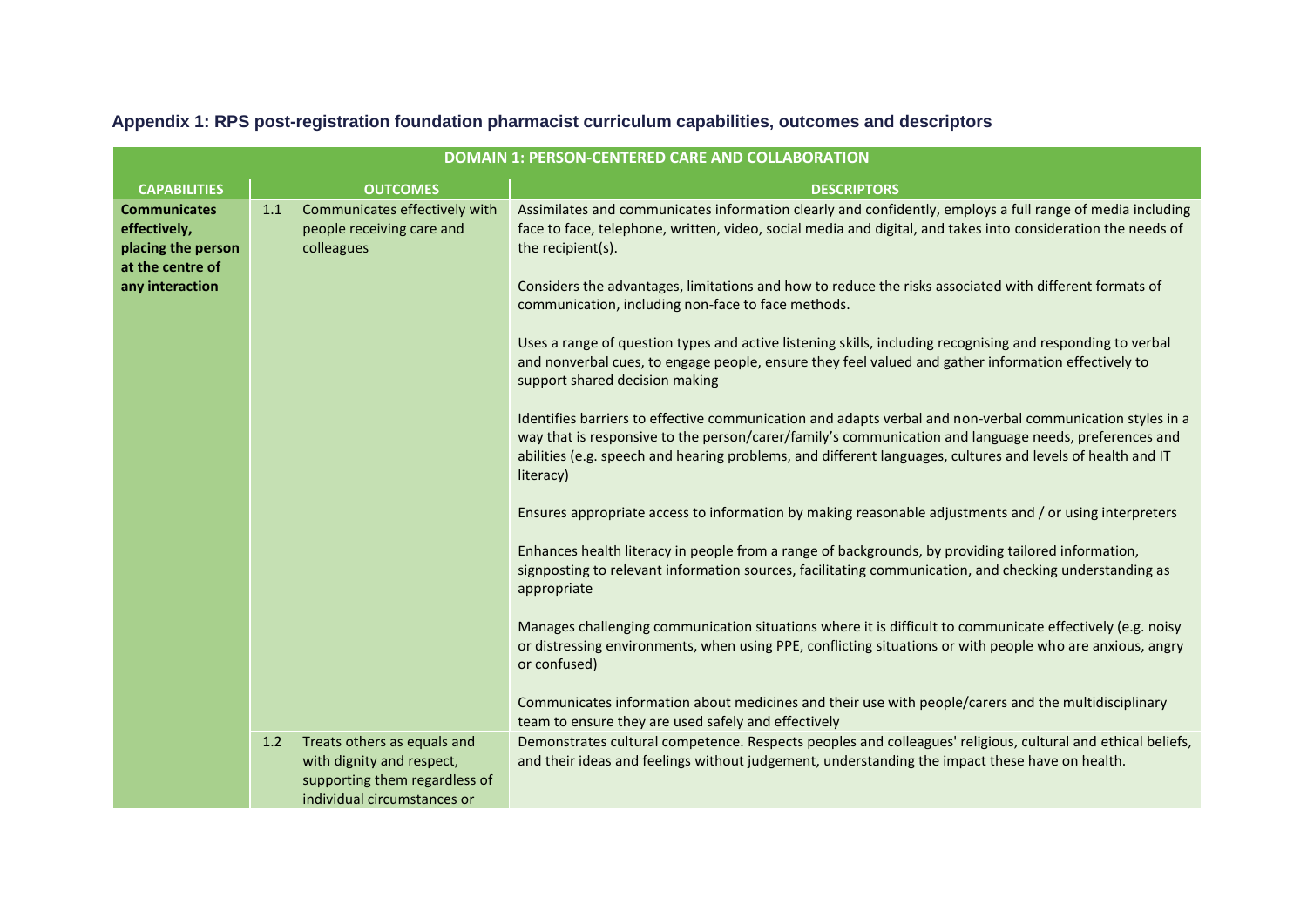|                                         | background; actively promotes<br>this in their practice                                                                              | Aware of own intrinsic cultural bias and how this could inadvertently discourage equality and diversity.<br>Adapts their practice to work effectively, sensitively, and respectfully with others                                                                                              |
|-----------------------------------------|--------------------------------------------------------------------------------------------------------------------------------------|-----------------------------------------------------------------------------------------------------------------------------------------------------------------------------------------------------------------------------------------------------------------------------------------------|
|                                         |                                                                                                                                      | Proactively demonstrates equity and fairness in all aspects of day to day practice; meets the legal<br>responsibilities under equality and human rights legislation                                                                                                                           |
|                                         |                                                                                                                                      | Challenges inappropriate behaviour and attitudes which are discriminatory, and reflects on how their own<br>values, attitudes and ethics might influence professional behaviour                                                                                                               |
|                                         |                                                                                                                                      | Gives positive practical support to people and/or colleagues who may have learning support needs, feel<br>vulnerable, victimised, or unfairly treated                                                                                                                                         |
| <b>Delivers person-</b><br>centred care | 1.3<br>Consults with people through<br>open conversation; explores<br>physical, psychological and<br>social aspects for that person, | Develops a consultation style and structure informed by recognised consultation models and frameworks,<br>that explores the person's ideas, concerns and expectations, and can be adapted to suit the person's<br>needs                                                                       |
|                                         | remaining open to what a<br>person might share; empowers<br>the person creating an<br>environment to support shared                  | Employs a variety of methods for consulting, appropriate to the person's need e.g. face to face, phone,<br>video, email and newer technologies. Tailors the style, amount, frequency, and content of information to<br>the person to support informed decision making and self-care           |
|                                         | decision making around<br>personal healthcare outcomes<br>and changes to health<br>behaviour                                         | Consults effectively to build rapport, develop a partnership approach, and empower the person. Takes a<br>holistic view and wherever possible, develops personalised management plans that respect the person's<br>autonomy and incorporate their perspective, health beliefs and preferences |
|                                         |                                                                                                                                      | Elicits physical, psychological, and social information to place the person's problem(s) in context and<br>responds appropriately                                                                                                                                                             |
|                                         |                                                                                                                                      | Supports and motivates people's self-care by helping them to recognise the benefits of a healthy lifestyle<br>and motivating behaviour change to improve health                                                                                                                               |
|                                         |                                                                                                                                      | Explores the person's/carer's understanding of the consultation and checks they are satisfied with what<br>has been agreed / recommended                                                                                                                                                      |
|                                         |                                                                                                                                      | Uses a structured approach to accurately document the outcomes of consultations in the appropriate<br>format and location, including in the digital environment.                                                                                                                              |
|                                         |                                                                                                                                      | Maintains records sufficiently to enable optimal patient care                                                                                                                                                                                                                                 |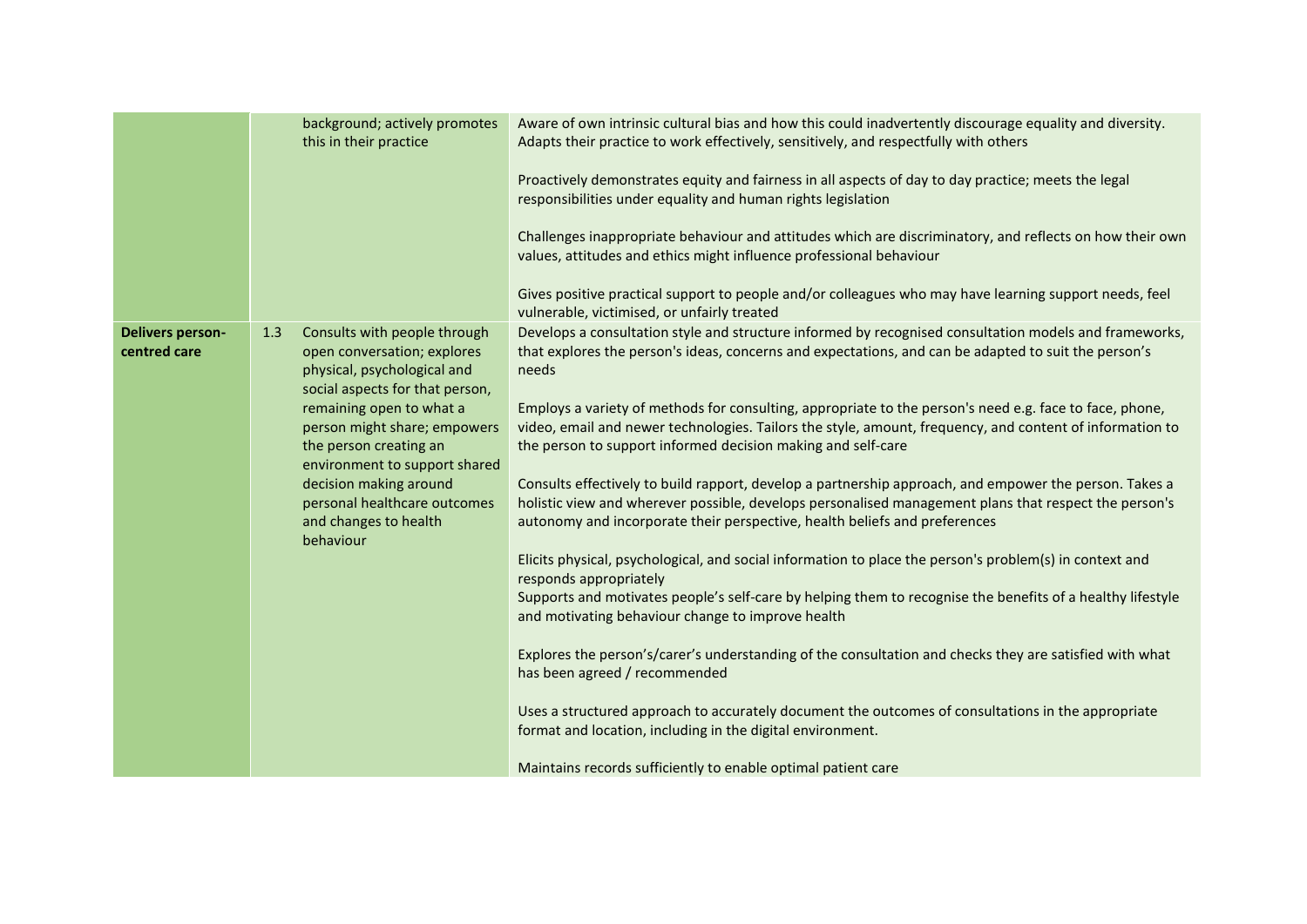| 1.4 | Demonstrates empathy;<br>seeking to understand a<br>situation from the perspective<br>of each person | Listens attentively to the person's/carer's experience and considers their perspective to develop an<br>understanding of their needs; demonstrates respect, empathy, responsiveness, compassion, honesty and<br>concern for their problems and personal characteristics                                                                                                                                                                                                                                                                                                                                                                                                                                                                                                                                                                                                                                                                                                                                                                                                                       |
|-----|------------------------------------------------------------------------------------------------------|-----------------------------------------------------------------------------------------------------------------------------------------------------------------------------------------------------------------------------------------------------------------------------------------------------------------------------------------------------------------------------------------------------------------------------------------------------------------------------------------------------------------------------------------------------------------------------------------------------------------------------------------------------------------------------------------------------------------------------------------------------------------------------------------------------------------------------------------------------------------------------------------------------------------------------------------------------------------------------------------------------------------------------------------------------------------------------------------------|
| 1.5 | Always keeps the person at the<br>centre of their approach to<br>care                                | Works in partnership with the person/carer negotiating a mutually acceptable personalised management<br>plan that respects their values, beliefs, culture, ethnicity, preferences, health literacy and experiences.<br>Uses patient decision aids, where appropriate, to support shared decision making and ensures<br>people/carers have appropriate information about their medicines and management plan<br>Recognises the physical and psychological impact of the health problem(s) and prescribing decisions on the<br>person and where applicable, their carer/family<br>Recognises that the decisions of a person with capacity are paramount. Where unsure about a person's<br>capacity to be involved in shared decision making, seeks advice from other healthcare professionals and<br>takes appropriate steps to manage treatment decisions in those lacking capacity<br>Makes prescribing decisions based on the needs of the person and not the prescriber's personal<br>considerations                                                                                        |
| 1.6 | Supports and facilitates the<br>seamless continuity of care for<br>each person                       | Provides comprehensive continuity of care, taking into account all of the person's problems and their<br>social situation, and potential emerging issues with appropriate action and contingency plan<br>Agrees with the person and / or health and social care colleagues a variety of monitoring and follow-up<br>arrangements that are safe and appropriate, whilst also enhancing patient autonomy<br>Ensures the person / carer knows what to do if they have any concerns about the management of their<br>condition, if their condition deteriorates, if they experience adverse effects from treatment, or if there is<br>no improvement within an agreed timeframe<br>Ensures prompt, accurate and complete information sharing and collaboration with the relevant health<br>and social care teams to ensure an effective transition between settings<br>Manages situations where care is needed out of hours* and enables the necessary arrangements<br>* examples include, but are not limited to, when the GP practice is closed, an on-call service, palliative care<br>service |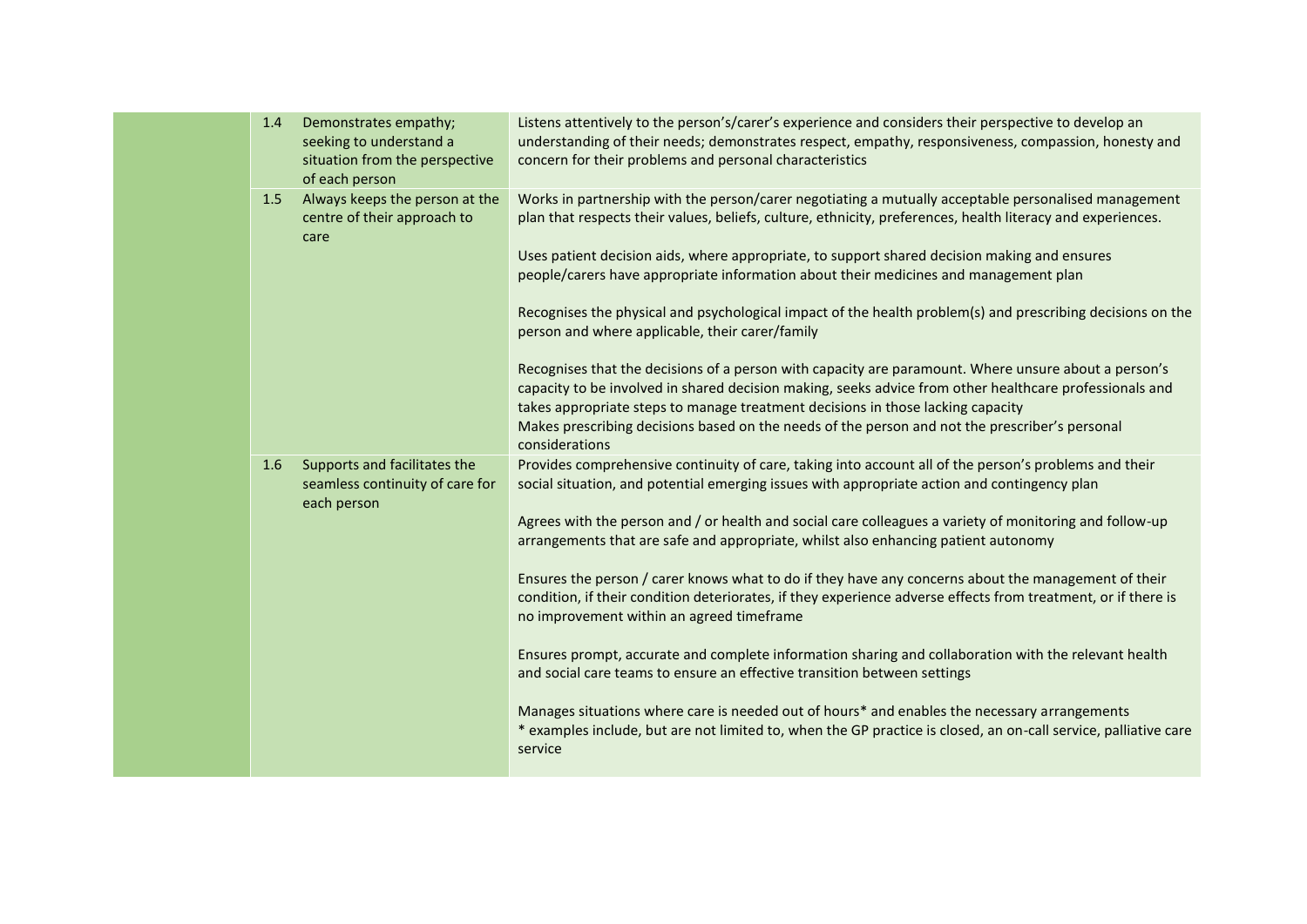| <b>Collaborates with</b><br>the wider<br>pharmacy and<br>multidisciplinary<br>team | 1.7  | <b>Builds strong relationships</b><br>across the multidisciplinary<br>team; works in partnership to<br>promote positive outcomes                                                                                                                                                                                            | Works with colleagues in multidisciplinary teams and looks for opportunities to collaborate with others to<br>ensure consistency, continuity, and a holistic approach to patient care<br>Establishes good working relationships with multidisciplinary colleagues within and across sectors by<br>offering advice, assistance, being transparent, and working in partnership to ensure safe and effective<br>prescribing and patient care<br>Reflects on positive and negative aspects of team working, collaborating with others to share good<br>practice, and improve teamwork and team performance                                  |
|------------------------------------------------------------------------------------|------|-----------------------------------------------------------------------------------------------------------------------------------------------------------------------------------------------------------------------------------------------------------------------------------------------------------------------------|-----------------------------------------------------------------------------------------------------------------------------------------------------------------------------------------------------------------------------------------------------------------------------------------------------------------------------------------------------------------------------------------------------------------------------------------------------------------------------------------------------------------------------------------------------------------------------------------------------------------------------------------|
|                                                                                    | 1.8  | Demonstrates confidence in<br>speaking to healthcare<br>professionals across the<br>multidisciplinary team; seeking<br>to use appropriate language to<br>influence others                                                                                                                                                   | Presents information, knowledge, and recommendations effectively and assertively to a wide range of<br>team members in different settings to negotiate safe and effective prescribing and medicines use, and<br>optimise patient care<br>Challenges members of the multidisciplinary team constructively, when considered necessary for the<br>benefit of patient care                                                                                                                                                                                                                                                                  |
|                                                                                    | 1.9  | Recognises the value of<br>members of the pharmacy and<br>multidisciplinary team across<br>the whole care pathway,<br>drawing on those both present<br>and virtually, to develop<br>breadth of skills and support<br>own practice; delegates and<br>refers appropriately, using the<br>expertise and knowledge of<br>others | Respects and is receptive to the views of other pharmacy and healthcare professionals, and recognises and<br>values diversity within the pharmacy and multidisciplinary team<br>Seeks advice from, and provides advice to, other professionals and pharmacy team members according to<br>their roles and expertise<br>Refers appropriately to members of the pharmacy and multidisciplinary team and services across the care<br>pathway; recognises wider primary, community and secondary care, and voluntary services<br>Organises and delegates tasks appropriately to optimise effectiveness within the pharmacy and wider<br>team |
|                                                                                    | 1.10 | Supports members of the<br>multidisciplinary team in the<br>safe use of medicines and to<br>meet the individual needs of<br>those receiving care;<br>effectively influences the<br>decision-making process across<br>the team regarding medicines,<br>where appropriate                                                     | Proactively works within and across teams to improve patient safety and delivery of care, utilises their own<br>clinical knowledge of the safe use of medicines to influence, negotiate, assess prioritises and effectively<br>manage complex situations<br>Anticipates and identifies issues that may arise with people or medicine supply, proactively collaborating<br>with others across the wider healthcare system to resolve and ensure seamless patient care                                                                                                                                                                    |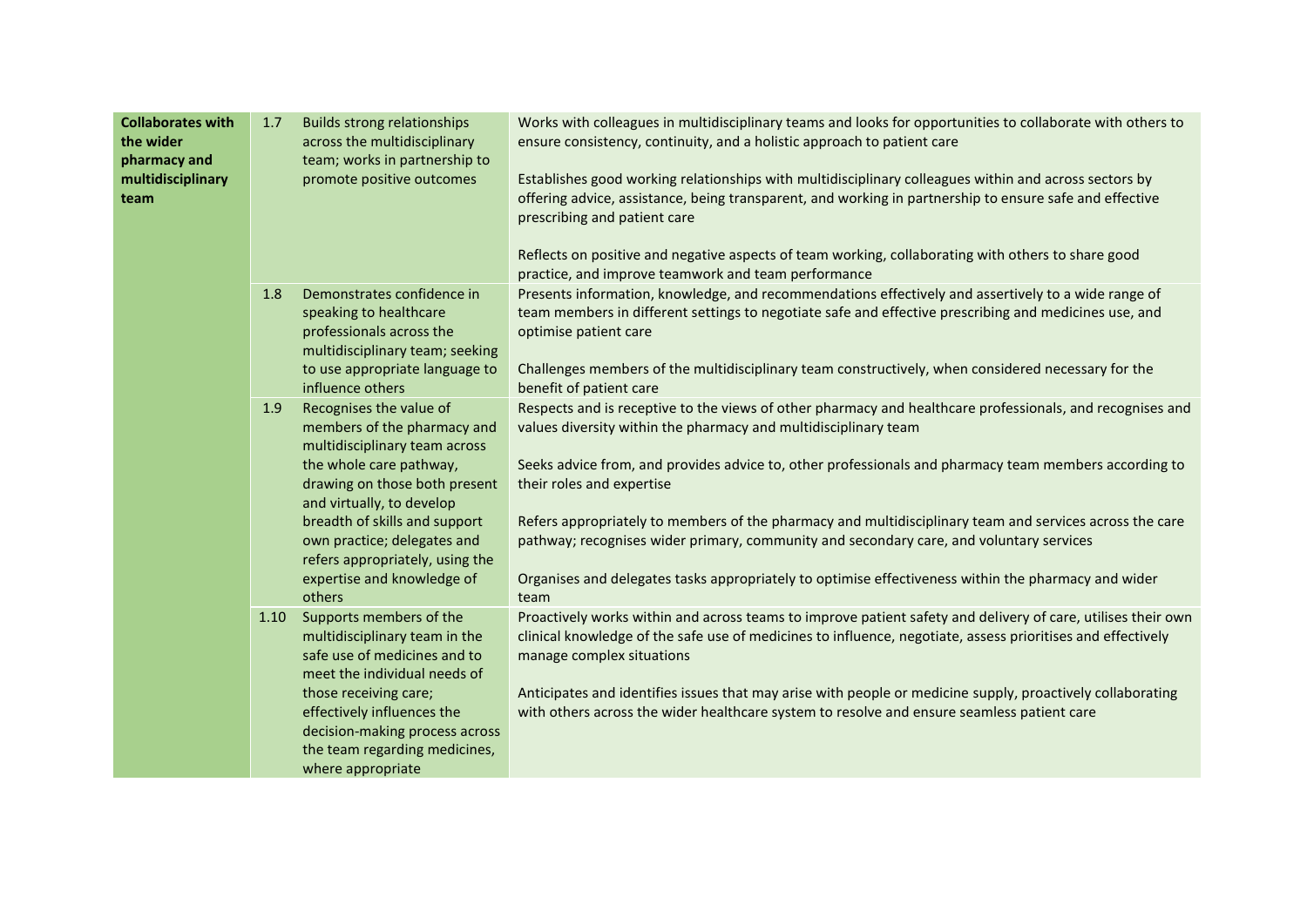| <b>DOMAIN 2: PROFESSIONAL PRACTICE</b>                         |     |                                                                                                                                                               |                                                                                                                                                                                                                                                                                                                                                                                                                                                                                                                                                                                                                                                                                                                                                                                                                                                                                                                                                                                                                                                                                                                                                                                                                                                                                                                                                                                                                                               |
|----------------------------------------------------------------|-----|---------------------------------------------------------------------------------------------------------------------------------------------------------------|-----------------------------------------------------------------------------------------------------------------------------------------------------------------------------------------------------------------------------------------------------------------------------------------------------------------------------------------------------------------------------------------------------------------------------------------------------------------------------------------------------------------------------------------------------------------------------------------------------------------------------------------------------------------------------------------------------------------------------------------------------------------------------------------------------------------------------------------------------------------------------------------------------------------------------------------------------------------------------------------------------------------------------------------------------------------------------------------------------------------------------------------------------------------------------------------------------------------------------------------------------------------------------------------------------------------------------------------------------------------------------------------------------------------------------------------------|
| <b>CAPABILITIES</b>                                            |     | <b>OUTCOMES</b>                                                                                                                                               | <b>DESCRIPTORS</b>                                                                                                                                                                                                                                                                                                                                                                                                                                                                                                                                                                                                                                                                                                                                                                                                                                                                                                                                                                                                                                                                                                                                                                                                                                                                                                                                                                                                                            |
| <b>Applies clinical</b><br>knowledge and<br>skills in practice | 2.1 | Applies evidence based<br>clinical knowledge and up to<br>date guidance to make<br>suitable recommendations<br>or take appropriate actions<br>with confidence | Applies clinical knowledge and skills to identify, prioritise and optimise pharmacological and non-<br>pharmacological management of:<br>- common clinical conditions<br>- acute and long term conditions<br>- illness prevention and health promotion<br>Demonstrates critical thinking by analysing and applying information from multiple sources including the<br>evidence base, local/regional/national guidelines, policies, and formularies to manage people who have a<br>combination of acute and long term conditions<br>Applies expertise and decision making in complex situations of multi-morbidity, frailty, polypharmacy and /<br>or unlicensed medicine use; considers the mode of action and pharmacokinetics of medicines and how these<br>may be altered (e.g. by genetics, age, renal impairment, pregnancy)<br>Considers the condition(s) being treated in term of natural progression, severity, deterioration, and<br>anticipated response to treatment<br>Considers any relevant patient factors (e.g. breastfeeding, ability to swallow, religion, ethnicity, social<br>support) and the potential impact on the choice, route of administration, formulation of medicines and<br>adherence<br>Considers the application of innovative healthcare technologies including genomic medicine, artificial<br>intelligence, and advanced therapeutic medicinal products to promote the effective use of medicines and to |
|                                                                | 2.2 | Undertakes a holistic clinical<br>review of a person and their<br>medicines to ensure they<br>are appropriate                                                 | improve patient care<br>Prioritises people/groups for clinical review according to need and local priorities<br>Undertakes clinical reviews in people with complex problems in a variety of settings (including remotely),<br>ensuring a multidisciplinary approach; communicates and documents decisions and recommendations<br>appropriately<br>Works in partnership with the person, taking a pragmatic approach in the context of their beliefs, culture<br>and preferences, and leads to the expectation that a prescription is not always required. Considers any                                                                                                                                                                                                                                                                                                                                                                                                                                                                                                                                                                                                                                                                                                                                                                                                                                                                       |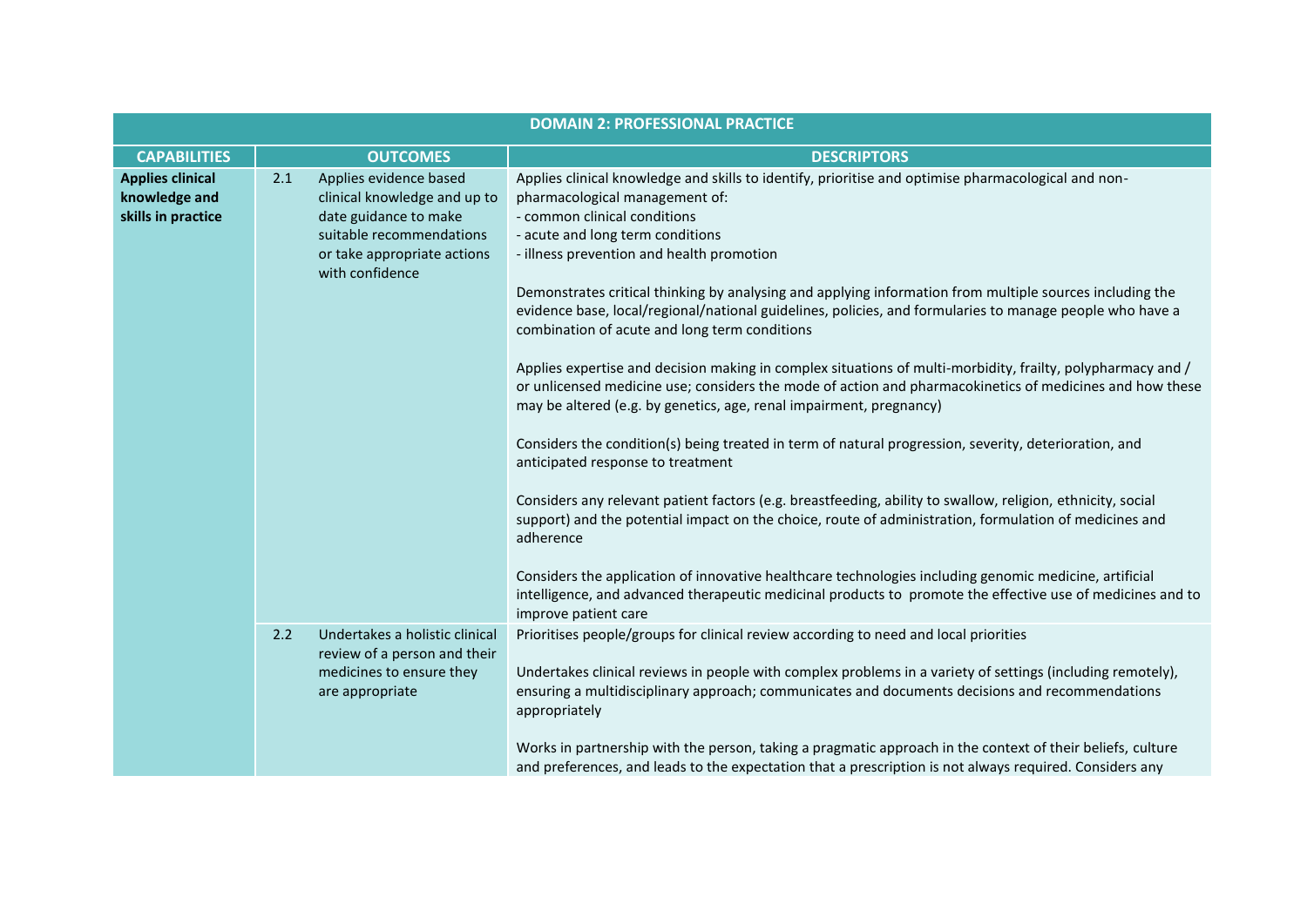|     |                                                                               | factors which may lead to health inequalities. Encourages self-care where appropriate and considers mental<br>health and physical health equally in a holistic approach to each person's individual needs                                                                                                                                                                                                                    |
|-----|-------------------------------------------------------------------------------|------------------------------------------------------------------------------------------------------------------------------------------------------------------------------------------------------------------------------------------------------------------------------------------------------------------------------------------------------------------------------------------------------------------------------|
|     |                                                                               | Obtains accurate medication history including allergy, self-medication, use of complementary healthcare<br>products, and previous allergic / adverse reactions                                                                                                                                                                                                                                                               |
|     |                                                                               | Performs medicines reconciliation. Considers ongoing need for medicines, response to treatment,<br>medication adherence, evidence-based prescribing, adverse effects, cost-effectiveness and up to date<br>information about medicines (e.g. availability, pack sizes, storage conditions, excipients, costs). Also<br>considers wider determinants of health e.g. social care, domestic situation and environmental factors |
|     |                                                                               | Considers the environmental impact of prescribing recommendations and reaches a shared decision with the<br>person if this is important to them (e.g. the carbon footprint of inhalers)                                                                                                                                                                                                                                      |
|     |                                                                               | Formulates management plan which includes clear benefit-risk assessment and monitoring parameters,<br>frequency and timescale as appropriate. Modifies / adapts plan in response to ongoing monitoring and<br>review of the person's condition and preferences; checks the person's/carer's understanding and that they<br>are satisfied with the management plan                                                            |
|     |                                                                               | Recommends prescribing interventions (adding, stopping, stepping up/down and/or optimising medication)<br>where appropriate. Includes areas of uncertainty where evidence is lacking / conflicting.                                                                                                                                                                                                                          |
|     |                                                                               | Accurately completes and routinely checks calculations relevant to prescribing and practical dosing                                                                                                                                                                                                                                                                                                                          |
|     |                                                                               | Utilises the systems and technologies required to prescribe medicines safely and effectively                                                                                                                                                                                                                                                                                                                                 |
|     |                                                                               | Uses a structured approach to accurately document the management plan and prescribing decisions in the<br>appropriate format and location, including the digital environment. Maintains records sufficiently to enable<br>optimal patient care                                                                                                                                                                               |
| 2.3 | Gathers information and<br>takes histories proficiently;<br>conducts clinical | Undertakes a person centred consultation and/or clinical assessment in an appropriate setting taking<br>account of confidentiality, consent, dignity and respect                                                                                                                                                                                                                                                             |
|     | examinations and<br>assessments; develops<br>diagnostic skills                | Obtains valid consent to proceed with the clinical examination and/or assessment. Understands the issues<br>that may arise when people lack capacity and across the different protected characteristics. Knows where to<br>seek advice, if necessary                                                                                                                                                                         |
|     |                                                                               |                                                                                                                                                                                                                                                                                                                                                                                                                              |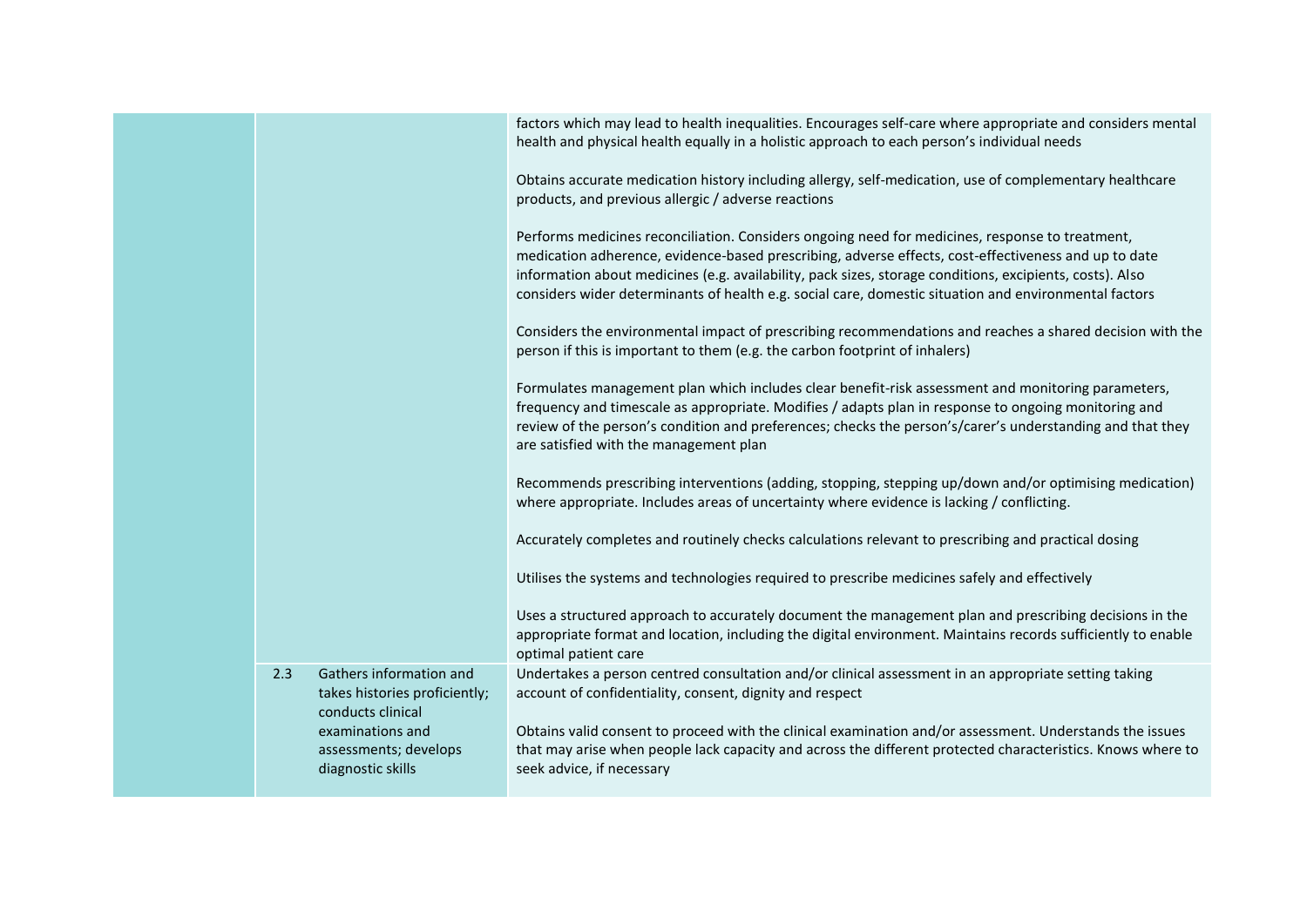|                                                                                                                                                       |                                                                                                                                                                                                                         | Systematically obtains a structured history, including mental health and collateral history, in sometimes<br>difficult or challenging conditions (e.g. unreliable or incomplete sources of information); including but not<br>limited to patient symptoms, concerns, priorities and preferences. Utilises all relevant sources of information<br>including carers/family<br>Demonstrates clinical reasoning by gathering focused information relevant to the person's care and<br>according to the presenting situation<br>Accesses and interprets all available and relevant patient records to ensure knowledge of the person's<br>management to date<br>Systematically performs physical and non-physical clinical examinations and assessments (defined in skills<br>guide) and is able to interpret physical signs accurately<br>Requests and interprets relevant examinations and investigations to support assessment, diagnosis,<br>monitoring and management in a systematic and efficient manner<br>Understands the significance of the findings and results and acts on these as appropriate and in a timely<br>manner<br>Applies clinical decision making tools appropriately e.g. algorithms and risk calculators<br>Formulates appropriate differential diagnoses and applies clinical judgement to arrive at a working<br>diagnosis.<br>Uses a structured approach to accurately document the outcomes of in the clinical assessment in the<br>appropriate format and location, including the digital environment. Maintains records sufficiently to enable<br>optimal patient care |
|-------------------------------------------------------------------------------------------------------------------------------------------------------|-------------------------------------------------------------------------------------------------------------------------------------------------------------------------------------------------------------------------|----------------------------------------------------------------------------------------------------------------------------------------------------------------------------------------------------------------------------------------------------------------------------------------------------------------------------------------------------------------------------------------------------------------------------------------------------------------------------------------------------------------------------------------------------------------------------------------------------------------------------------------------------------------------------------------------------------------------------------------------------------------------------------------------------------------------------------------------------------------------------------------------------------------------------------------------------------------------------------------------------------------------------------------------------------------------------------------------------------------------------------------------------------------------------------------------------------------------------------------------------------------------------------------------------------------------------------------------------------------------------------------------------------------------------------------------------------------------------------------------------------------------------------------------------------------------------------------------------|
| Draws upon and<br>critically evaluate<br>appropriate<br>information to<br>inform decision<br>making; manages<br>uncertainty and<br>risk appropriately | 2.4<br>Accesses and critically<br>evaluate appropriate<br>information to make<br>evidence-based decisions in<br>an efficient and systematic<br>manner; ensures high<br>attention to detail is<br>maintained when making | Uses critical appraisal skills to interpret the evidence base and consider its validity and usefulness in a<br>particular context; uses clinical reasoning and professional judgement to decide when to apply the evidence<br>base to clinical decision making and when to challenge its use<br>Recognises which statistical tests are appropriate when critically evaluating studies to judge the weight of<br>evidence including validity, reliability and relevance                                                                                                                                                                                                                                                                                                                                                                                                                                                                                                                                                                                                                                                                                                                                                                                                                                                                                                                                                                                                                                                                                                                             |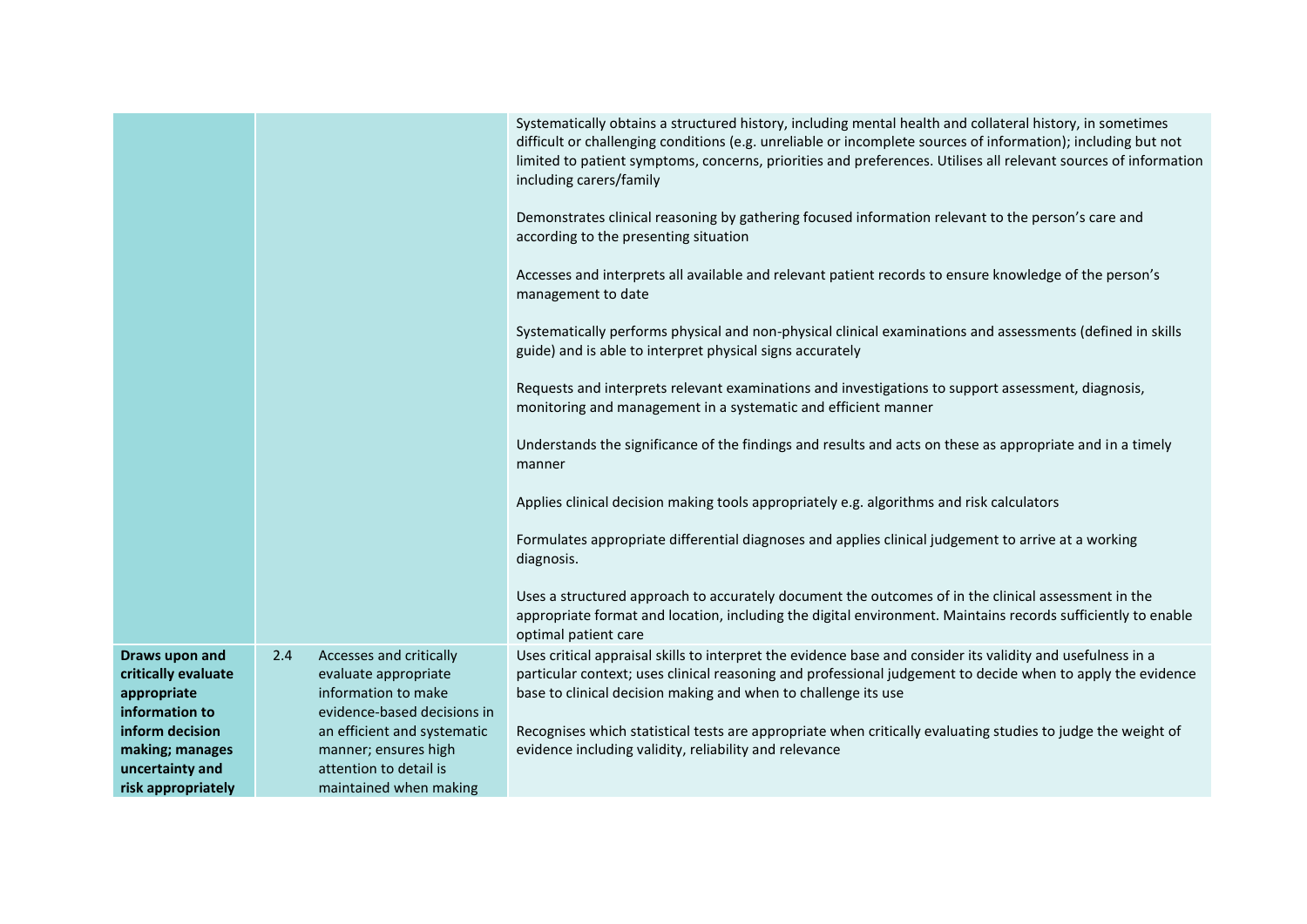|  |     | decisions regarding the<br>person receiving care                                                           | Receives and answers a variety of medicine-related and clinical enquires from people, carers and healthcare<br>professionals                                                                                                                                                   |
|--|-----|------------------------------------------------------------------------------------------------------------|--------------------------------------------------------------------------------------------------------------------------------------------------------------------------------------------------------------------------------------------------------------------------------|
|  |     |                                                                                                            | Uses appropriate information sources to answer medicine-related and clinical enquires across all healthcare<br>sectors                                                                                                                                                         |
|  |     |                                                                                                            | Communicates accurate, appropriate, and structured medicines information according to the needs of the<br>patient and/or health and social care professionals, signposting as required                                                                                         |
|  | 2.5 | Manages uncertainty and<br>risk appropriately                                                              | Manages clinical uncertainty by critically appraising the evidence-base, applying clinical reasoning and<br>professional judgment to clinical situations, to make safe and logical decisions which optimise the balance of<br>benefit to harm for the person                   |
|  |     |                                                                                                            | Determines the patient's attitude to risk and discusses risks and benefits at the appropriate level, as part of<br>shared decision making process                                                                                                                              |
|  |     |                                                                                                            | Uses safety netting to ensure systems are in place to provide safe monitoring and follow up; provides and<br>documents the specific advice given to the person. Considers written information to reinforce verbal advice.                                                      |
|  |     |                                                                                                            | Considers use of unlicensed, off-label of medicines outside standard practice only when satisfied that an<br>alternative licensed medicine would not meet the person's needs                                                                                                   |
|  |     |                                                                                                            | Uses processes that support safe prescribing in areas of high risk (e.g. transfer of information about<br>medicines, prescribing of high risk medicines, transfer of care)                                                                                                     |
|  | 2.6 | Takes the cost-effectiveness<br>of a decision into account<br>where necessary, working                     | Outlines how published evidence for new medicines is evaluated, applied by NHS prescribing committees<br>and considered for local / regional / national formularies                                                                                                            |
|  |     | to the appropriate<br>formulary                                                                            | Considers the cost implications of treatment options in terms of money, equipment and human resources<br>(e.g. generic prescribing, IV v oral antibiotics) in clinical decisions, adhering to local/national formularies /<br>formulary management processes where appropriate |
|  | 2.7 | Proactively recognises and<br>corrects the overuse of<br>medicines; positively<br>impacts on the usage and | Implements strategies, participates in prescribing projects, and undertakes medication reviews to improve<br>safe and cost-effective prescribing, improve antimicrobial stewardship, support substance misuse services,<br>and reduce polypharmacy and medicines waste         |
|  |     | stewardship of medicines at<br>an individual and population<br>level                                       | Considers the impact of local demographics, ethnic and cultural diversity when tailoring holistic person-<br>centred pharmaceutical care needs to individuals and the local population. Takes steps to address health<br>inequalities.                                         |
|  |     |                                                                                                            |                                                                                                                                                                                                                                                                                |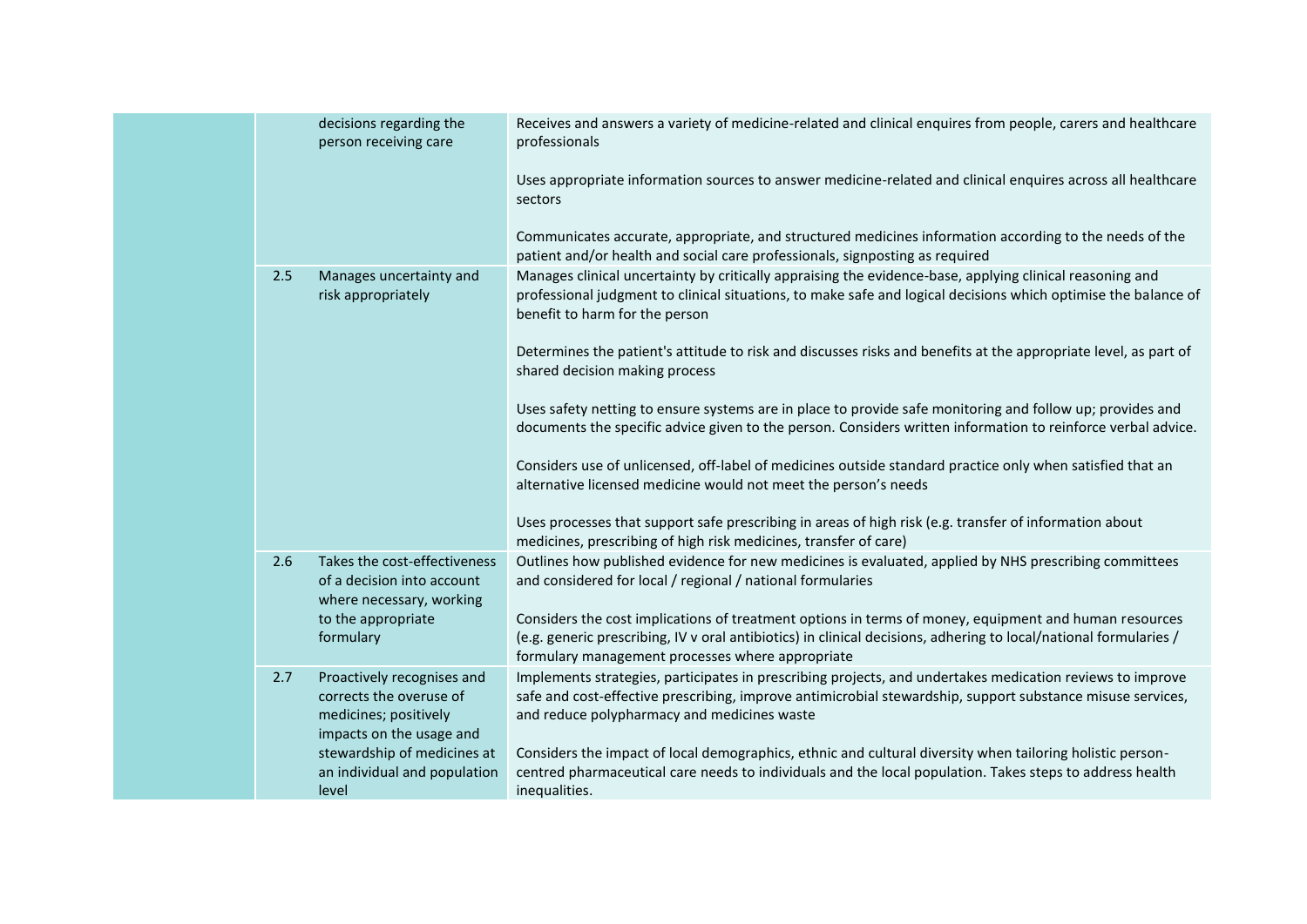|                                                                                                                                                                    |                                                                                                                                                         | Incorporates the population based impacts of antimicrobial resistance and other communicable diseases on<br>decisions about prescribing antimicrobials; ensures treatment and prevention measure decisions are aligned<br>to relevant local and national guidance<br>Complies with, and promotes local and national medicines management policies, guidelines, strategies, and<br>campaigns to positively impact on medicine use (e.g. unlicensed medicines, high risk medicines,<br>public/population health, antimicrobial stewardship, infection control, shared-care, prescribing efficiency<br>projects)                                                                                                                                                                                                                                                                                                                                                                                                                                                                                                                                                                                                                                                                                                                                                                                                                                                                                                                                                                                                                                                                                                                                                                                                                                                                        |
|--------------------------------------------------------------------------------------------------------------------------------------------------------------------|---------------------------------------------------------------------------------------------------------------------------------------------------------|--------------------------------------------------------------------------------------------------------------------------------------------------------------------------------------------------------------------------------------------------------------------------------------------------------------------------------------------------------------------------------------------------------------------------------------------------------------------------------------------------------------------------------------------------------------------------------------------------------------------------------------------------------------------------------------------------------------------------------------------------------------------------------------------------------------------------------------------------------------------------------------------------------------------------------------------------------------------------------------------------------------------------------------------------------------------------------------------------------------------------------------------------------------------------------------------------------------------------------------------------------------------------------------------------------------------------------------------------------------------------------------------------------------------------------------------------------------------------------------------------------------------------------------------------------------------------------------------------------------------------------------------------------------------------------------------------------------------------------------------------------------------------------------------------------------------------------------------------------------------------------------|
| <b>Understands the</b><br>value that data and<br>digital technology<br>can have, drawing<br>upon these where<br>necessary to drive<br>care and improve<br>outcomes | 2.8<br>Analyses and uses data and<br>digital technologies to<br>inform clinical decision<br>making, and improve clinical<br>outcomes and patient safety | Uses devices, applications, software and systems relevant to different tasks and to support delivery of care;<br>understands the functionality, benefits and limitations and how these impact on care<br>Demonstrates shared decision making and co-ordination of care within the multidisciplinary team in the<br>context of the electronic health record<br>Applies health informatic standards for the recording of health data to increase the interoperability of<br>systems; recognises the issues with non-adherence and the impact this has on the delivery of integrated care<br>Describes the key attributes of data and information including quality, integrity, accuracy, timeliness and<br>appropriateness, and can discuss their limitations within the context of intended use<br>Uses a wide range of digital devices, technologies, software and applications in order to create, access, edit,<br>monitor, store and share information, data and content<br>Interprets data by running queries, reports and using appropriate analytical methods and descriptive<br>statistics to discover patterns and knowledge<br>Uses data to support clinical decision making and understand variation in care and health outcomes,<br>highlight opportunities to reduce health inequalities and evaluate the impact of interventions<br>Uses digital technologies to support diagnosis, self-care, shared decision making and monitoring people's<br>responses to medicines e.g. sensors, wearables and smartphone apps; educates people/carers on their use<br>and signposts to resources<br>Utilises data-driven approaches to facilitate and enable quality improvement, change management and<br>prioritisation of issues at an individual, population and service level; produces data visualisation to<br>communicate findings effectively within the healthcare team |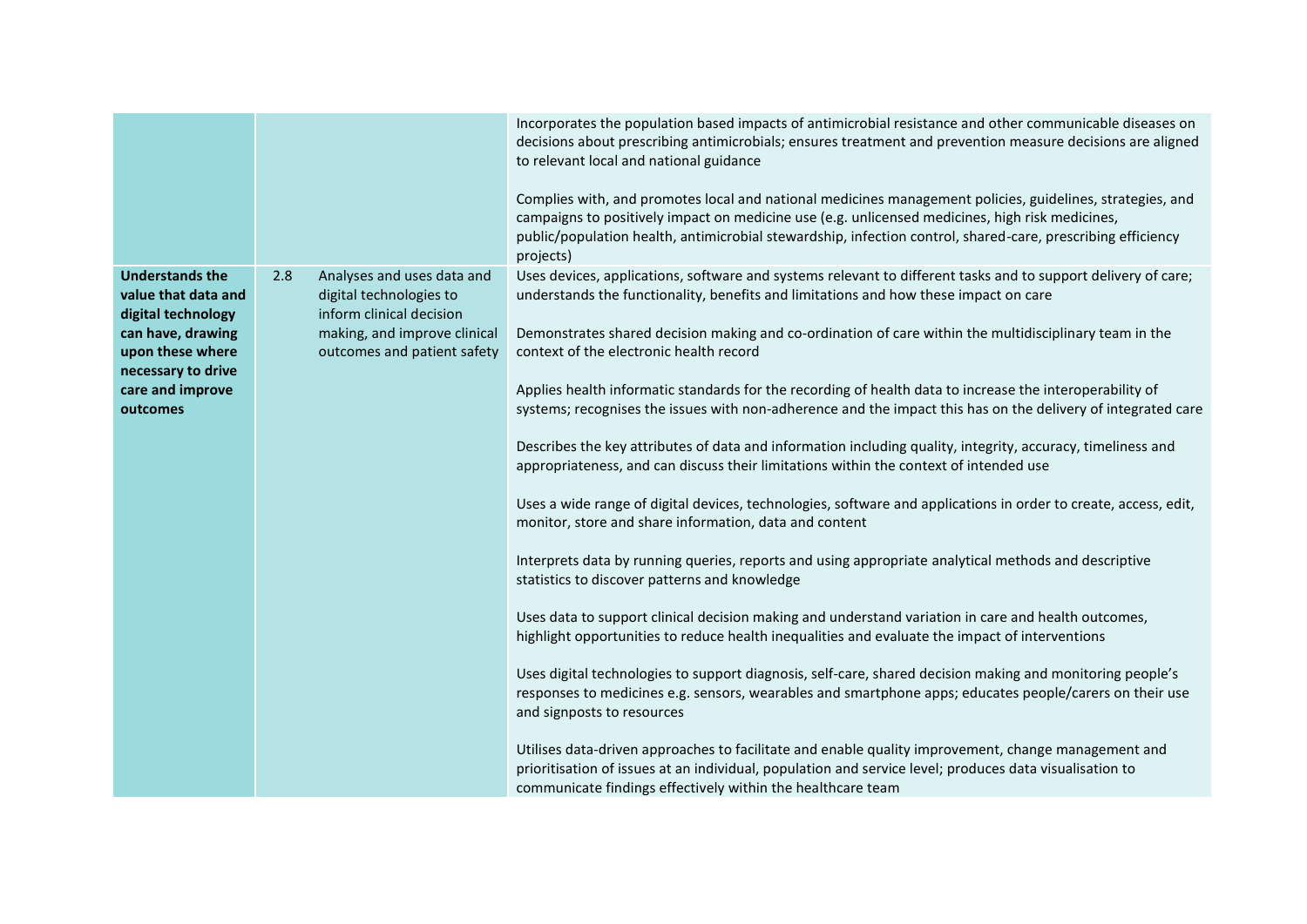|                                    |      |                                                                                                    | Describes the ethical, governance and patient safety considerations of using data and digital technologies<br>and conveys these to people/carers<br>Adheres to information governance, digital copyright, intellectual property and privacy rules and regulations                                                                                                                                                                                        |
|------------------------------------|------|----------------------------------------------------------------------------------------------------|----------------------------------------------------------------------------------------------------------------------------------------------------------------------------------------------------------------------------------------------------------------------------------------------------------------------------------------------------------------------------------------------------------------------------------------------------------|
| <b>Practises</b><br>professionally | 2.9  | Actively practises honesty<br>and integrity in all that they<br>do; upholds a duty of<br>candour   | Acts in an open, honest and transparent way with people, carers, families and members of the health and<br>social care team, when safety has (or potentially has) been compromised<br>Apologises for errors and takes steps to minimise impact and prevent further incidents, reporting<br>incidents/near misses as per organisation's policy<br>Undertakes a reflective process and discusses incidents/near misses with senior colleague(s) to improve |
|                                    |      |                                                                                                    | practice in the future                                                                                                                                                                                                                                                                                                                                                                                                                                   |
|                                    | 2.10 | Is accountable and<br>responsible for own<br>decisions and actions,<br>understanding the potential | Considers the risks and consequences of decisions which may impact on the immediate or follow-up care of<br>a person or group of people across the patient journey<br>Takes ownership of problems and proactively seeks to resolve them and challenge poor practice                                                                                                                                                                                      |
|                                    |      | consequences of these<br>decisions across the whole<br>care pathway                                | Justifies and documents deviation from guidelines and policy as appropriate                                                                                                                                                                                                                                                                                                                                                                              |
|                                    | 2.11 | Works within ethical<br>guidelines and legal<br>frameworks, including                              | Effectively manages situations which are challenging in terms of ethics, consent, differential communication<br>needs or capacity issues, and seeks advice when unsure                                                                                                                                                                                                                                                                                   |
|                                    |      | consent and confidentiality;<br>seeks to gain permission<br>from the person before                 | Encourages scrutiny of professional behaviour, is open to feedback and demonstrates a willingness to<br>change.                                                                                                                                                                                                                                                                                                                                          |
|                                    |      | accessing confidential<br>records where necessary                                                  | Recognises and deals with factors that might unduly influence prescribing (e.g. pharmaceutical industry,<br>media, people and colleagues)                                                                                                                                                                                                                                                                                                                |
|                                    |      |                                                                                                    | Works within NHS/organisational/regulatory and other codes of conduct when interacting with the<br>pharmaceutical industry                                                                                                                                                                                                                                                                                                                               |
|                                    | 2.12 | Recognises and works safely<br>within own level of                                                 | Has a critical understanding of the limits of own competence and professional scope of practice                                                                                                                                                                                                                                                                                                                                                          |
|                                    |      | competence, understanding<br>the importance of working<br>within this; knows when it is            | Demonstrates knowledge of when and how to use local escalation policies; calls for senior help and advice in<br>a timely manner or refers to more appropriate colleague(s)                                                                                                                                                                                                                                                                               |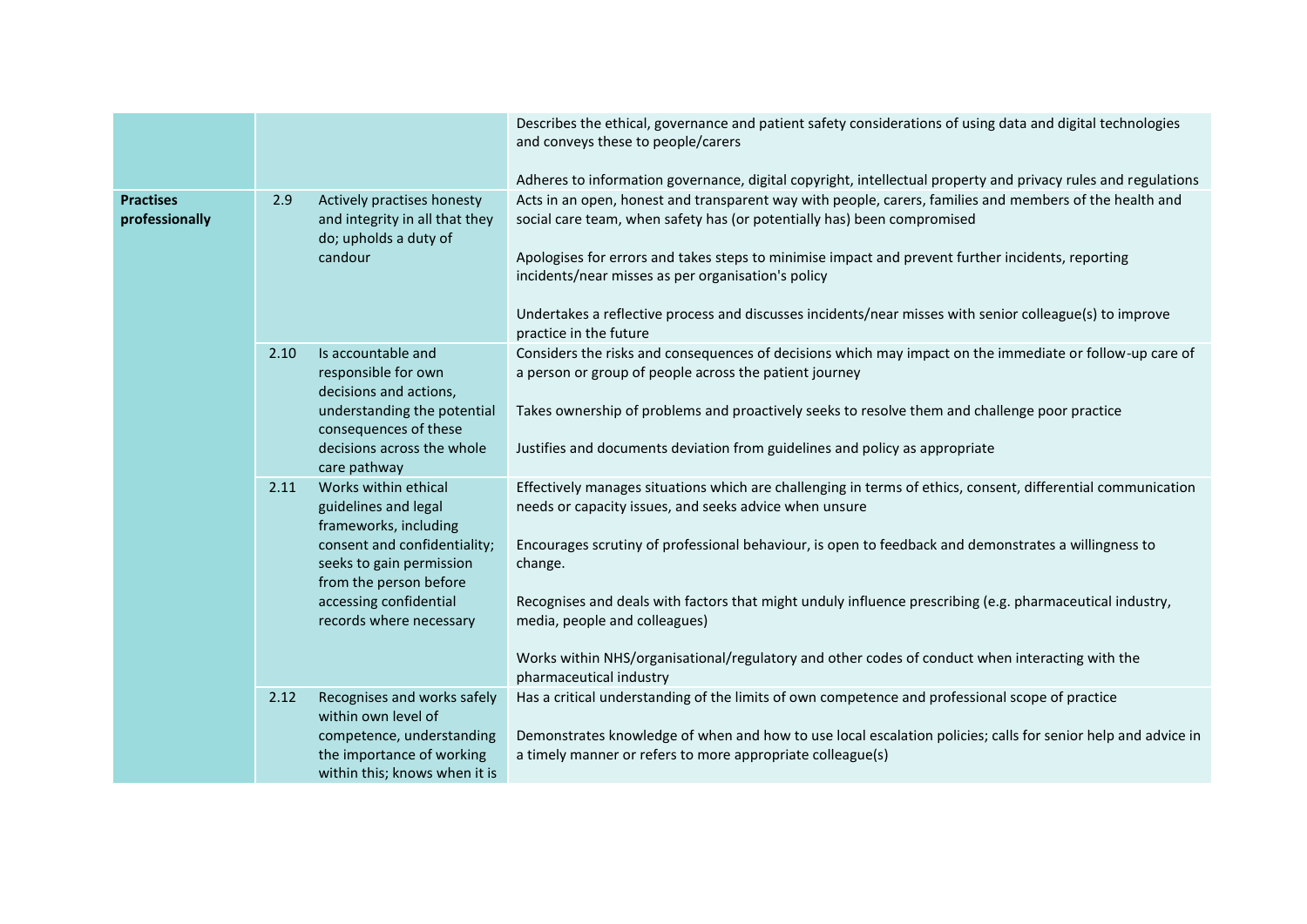| appropriate to escalate a | Demonstrates awareness of own limitations and conscious competency; assesses risk against their own |
|---------------------------|-----------------------------------------------------------------------------------------------------|
| situation or refer        | professional limitations                                                                            |
|                           |                                                                                                     |

| <b>DOMAIN 3: LEADERSHIP AND MANAGEMENT</b>                             |                                                                                                                              |                                                                                                                                                                                                                                                                                                                                                                                                                                                                                                                                                                                                                                                                                                                                                                                                                                                                                                                                                                                                      |  |  |
|------------------------------------------------------------------------|------------------------------------------------------------------------------------------------------------------------------|------------------------------------------------------------------------------------------------------------------------------------------------------------------------------------------------------------------------------------------------------------------------------------------------------------------------------------------------------------------------------------------------------------------------------------------------------------------------------------------------------------------------------------------------------------------------------------------------------------------------------------------------------------------------------------------------------------------------------------------------------------------------------------------------------------------------------------------------------------------------------------------------------------------------------------------------------------------------------------------------------|--|--|
| <b>CAPABILITIES</b>                                                    | <b>OUTCOMES</b>                                                                                                              | <b>DESCRIPTORS</b>                                                                                                                                                                                                                                                                                                                                                                                                                                                                                                                                                                                                                                                                                                                                                                                                                                                                                                                                                                                   |  |  |
| <b>Promotes</b><br>pharmacy services<br>and develops the<br>profession | 3.1<br>Proactively demonstrates and<br>promotes the value of<br>pharmacy to the public and<br>other healthcare professionals | Collaborates with multi-professional / multi-agency groups across health and social care and the third<br>sector, to deliver and improve person centred services<br>Demonstrates the impact of pharmacy practice on service delivery, effectiveness, and quality (patient<br>outcomes, experience and safety) by contributing to the evaluation and (where relevant) re-design of<br>systems, processes and services to improve patient care<br>Describes the health and social care landscape, and the interactions and connections across sectors,<br>organisations and teams<br>Promotes local and national public health campaigns and pharmacy services to the public and other care<br>providers /networks using a variety of media<br>Provides opportunistic health promoting interventions and motivates the public to engage with pharmacy<br>services, and health promotion and disease prevention strategies<br>Identifies and contributes to opportunities to reduce health inequalities |  |  |
|                                                                        | 3.2<br>Communicates vision and goals                                                                                         | Implements appropriate strategies to reduce the misuse of drugs<br>Recognises how organisational goals are reflected in personal and team objectives                                                                                                                                                                                                                                                                                                                                                                                                                                                                                                                                                                                                                                                                                                                                                                                                                                                 |  |  |
|                                                                        | to the wider pharmacy and<br>multidisciplinary team to<br>support with achieving group<br>tasks                              | Communicates purpose and vision with enthusiasm; creates opportunities to bring individuals and<br>multidisciplinary groups together to share information and resources, and ensure team members have a<br>clear understanding of expectations and goals<br>Creates a supportive environment which encourages team members to contribute ideas and solutions to<br>improve services, engage in decision making and achieve organisational goals; respects and values team<br>members' contributions                                                                                                                                                                                                                                                                                                                                                                                                                                                                                                  |  |  |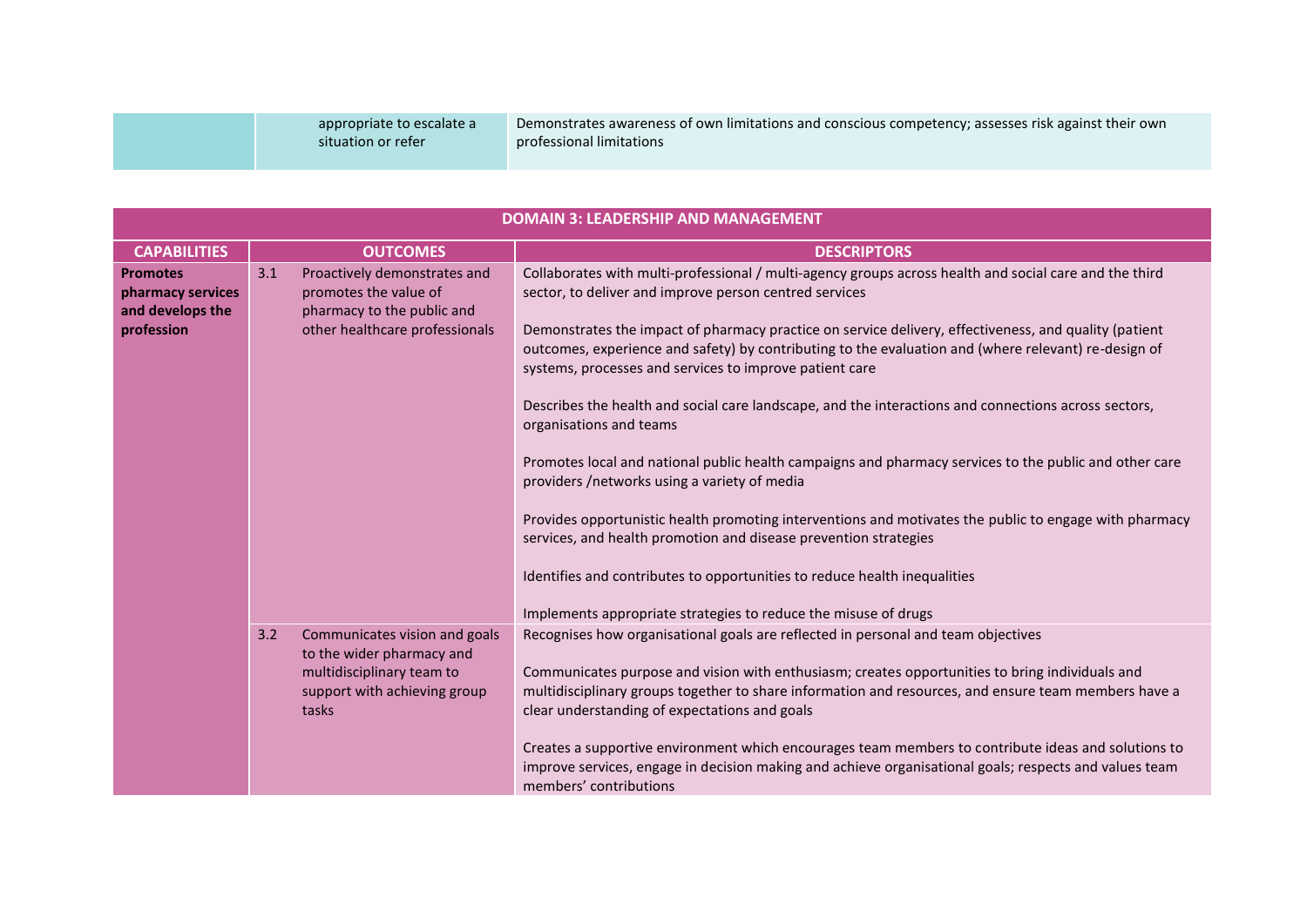|                                                                                               |     |                                                                                                                                                                                                                                                                                                                | Demonstrates authenticity, integrity, role-modelling and leading by example within team activities                                                                                                                                                                                                                                                                                                                                                                                                                                                                                                                                                                                                                                                                                                                                                        |
|-----------------------------------------------------------------------------------------------|-----|----------------------------------------------------------------------------------------------------------------------------------------------------------------------------------------------------------------------------------------------------------------------------------------------------------------|-----------------------------------------------------------------------------------------------------------------------------------------------------------------------------------------------------------------------------------------------------------------------------------------------------------------------------------------------------------------------------------------------------------------------------------------------------------------------------------------------------------------------------------------------------------------------------------------------------------------------------------------------------------------------------------------------------------------------------------------------------------------------------------------------------------------------------------------------------------|
| <b>Recognises</b><br>opportunities for<br>change,<br>innovation and<br>quality<br>improvement | 3.3 | Critically analyses business<br>needs; is mindful of commercial<br>aspects within the pharmacy<br>context; recognises the changes<br>to and the opportunities within<br>the future role of pharmacists;<br>seeks out opportunities to<br>modify own approach and<br>deliver / promote new<br>pharmacy services | Understands business needs within the pharmacy context (e.g. ensuring value for money, reducing waste,<br>procurement, reviewing existing / introducing new services) and analyses available data both from within<br>and outside of the organisation, including through obtaining feedback from service users<br>Uses available information to inform change ideas to improve existing or develop new services<br>Adopts a critical, analytical and reflective stance towards professional and business practice<br>Understands local commissioning process for new and existing services<br>Contributes to developing new services in response to local and national strategy, changing population<br>health needs, organisational objectives and future direction, placing patient safety and optimal use of<br>medicines at the centre of any changes |
|                                                                                               | 3.4 | Draws upon networks to<br>understand the range of clinical,<br>medicines-related and public<br>health activities offered by<br>pharmacy across sectors and<br>the care pathway                                                                                                                                 | Builds multi-professional networks, across the interfaces of health and social care (e.g. through<br>participating in communities of practice), promoting the exchange of knowledge, skills and resources to<br>improve working relations and patient care<br>Appropriately refers people and colleagues to pharmacy services and support / resources across all sectors<br>of practice                                                                                                                                                                                                                                                                                                                                                                                                                                                                   |
|                                                                                               | 3.5 | Is open to new approaches and<br>ways of completing work tasks<br>and appropriately challenges<br>others to consider change to<br>improve the quality of care;<br>shares own innovative ideas to<br>improve working practices, both<br>internally and externally                                               | Uses evidence and knowledge to actively facilitate change that will improve services, and applies effective<br>change management skills to contribute to implementing and evaluating changes<br>Uses audit and quality improvement methodologies to improve working practices and reduce variation in<br>care and service delivery<br>Demonstrates initiative to develop alternative solutions to working practices and participates constructively<br>in tests of change within organisation through collaborative working<br>Shares work through local networks and the wider pharmacy / healthcare system to ensure innovation is<br>shared and adopted                                                                                                                                                                                                |
|                                                                                               | 3.6 | Effectively identifies and raises<br>concerns regarding patient<br>safety; applies principles of risk<br>management; seeks to improve                                                                                                                                                                          | Raises and escalates concerns, and is confident to constructively challenge others (including more senior<br>healthcare professionals) where there is an issue with patient safety and/or quality of care<br>Actively seeks to review processes, systems and practice to improve standards of patient safety, support<br>safe prescribing, and minimise risk                                                                                                                                                                                                                                                                                                                                                                                                                                                                                              |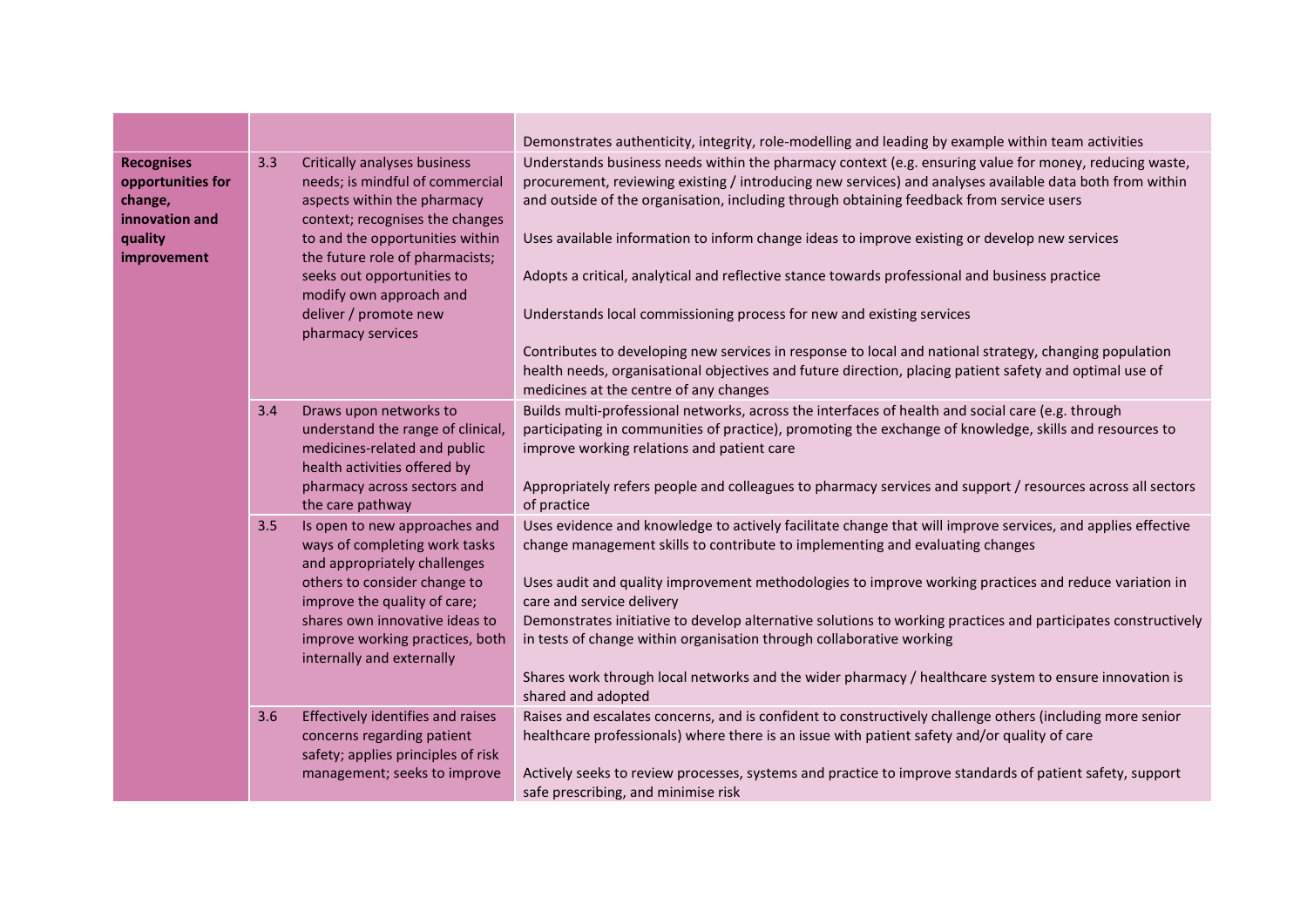|                                                                          | the quality and safe use of<br>medicines routinely                                                                               | Reports prescribing errors, near misses and critical incidents and uses tools such as significant event<br>analysis, human factors and / or root cause analysis to investigate them; develops and implements<br>strategies to avoid and reduce recurrence of medication errors, and monitors the impact of any changes on<br>patient safety<br>Undertakes self-audit related to professional and prescribing practices<br>Supports consistent, constructive and fair evaluation of the actions of staff involved in patient safety<br>incidents<br>Uses mechanisms to reflect on and learn from service user feedback and complaints in order to improve |
|--------------------------------------------------------------------------|----------------------------------------------------------------------------------------------------------------------------------|----------------------------------------------------------------------------------------------------------------------------------------------------------------------------------------------------------------------------------------------------------------------------------------------------------------------------------------------------------------------------------------------------------------------------------------------------------------------------------------------------------------------------------------------------------------------------------------------------------------------------------------------------------|
|                                                                          |                                                                                                                                  | patient care<br>Proactively involved in patient safety activities e.g. responding to safety alerts, reporting adverse events<br>(i.e. Yellow Card reporting)<br>Implements national / global priorities or initiatives to improve safe and effective use of medicines e.g.<br>reducing antimicrobial resistance<br>Applies infection prevention, control measures and management measures in populations, environments<br>and people                                                                                                                                                                                                                     |
|                                                                          |                                                                                                                                  | Contributes* to audit and quality improvement (using quality improvement methodology) projects to<br>improve the vulnerable and effective use of medicines<br>* 'Contributes' involves more than collecting data. The individual is not required to take the lead but should<br>contribute to various aspects including the design, data collection, analysis, implementing and evaluating<br>changes, and sharing learning<br>Recognises and takes responsibility for safeguarding children, young people and adults, using appropriate<br>systems for identifying, raising concerns, obtaining advice and taking action                                |
| <b>Demonstrates</b><br>self-awareness,<br>resilience and<br>adaptability | Demonstrates self-awareness<br>3.7<br>and emotional intelligence<br>within the role, reflects on and<br>understands the impact a | Identifies own feelings, cognitive biases, emotions and prejudices, and understands how these can affect<br>their own behaviour and decision making, and can impact on working relationships and delivery of care<br>Identifies own personality type and adapts communication / ways of working when interacting with people<br>with different personality types and in different situations                                                                                                                                                                                                                                                             |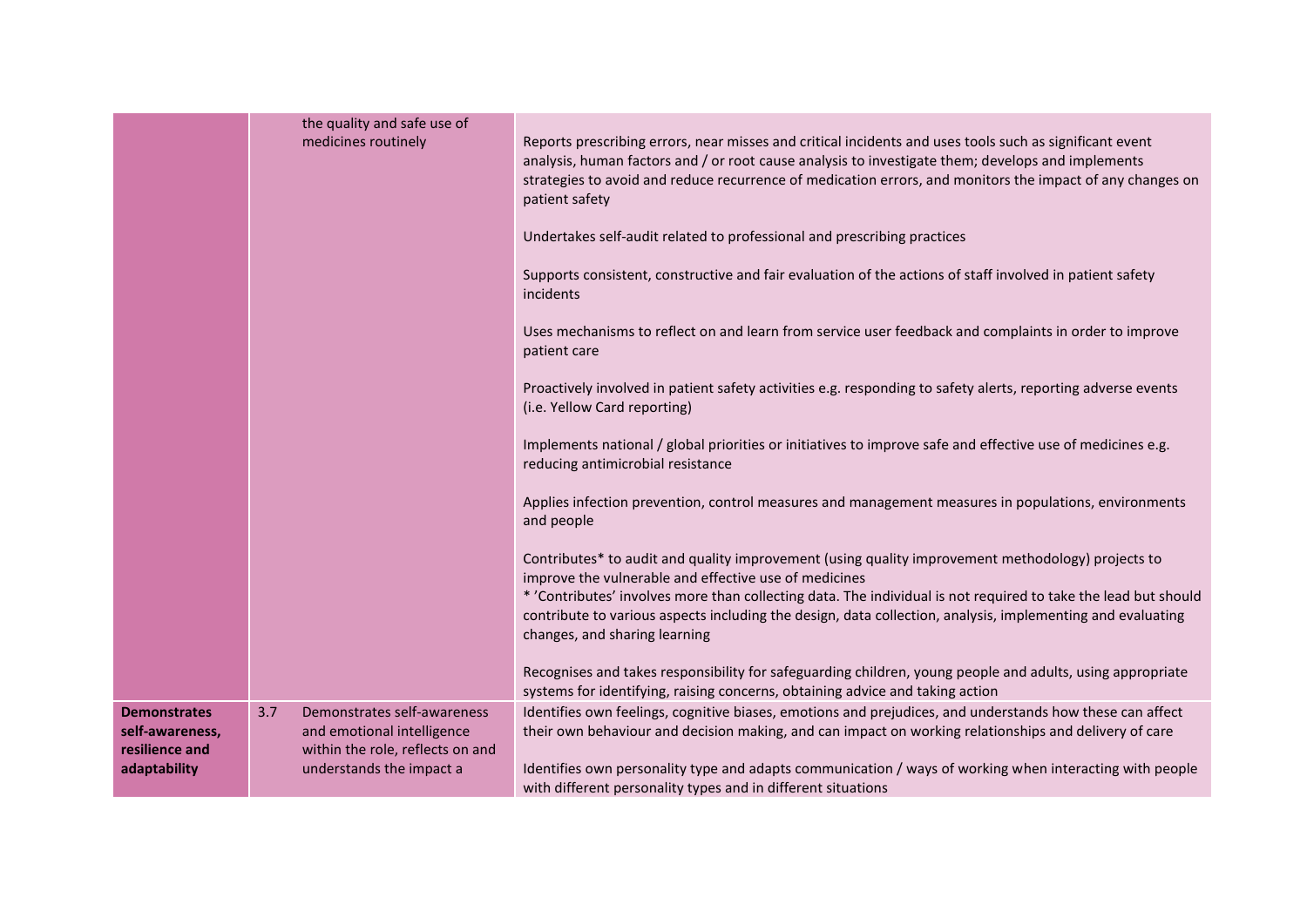|      | situation may have on one's<br>own health and wellbeing                                                                                                                                            | Anticipates and manages the factors in work, home and the wider environment that influence day to day<br>performance and wellbeing (personal or of others), including ability to perform under pressure; takes<br>actions to minimise the impact, along with awareness of sources of support; accesses support if own<br>behaviours risk impacting on patient safety and delivery of care<br>Recognises and articulates own values and principles, understanding how they may differ to those of other<br>people and groups, ensuring equality, diversity and inclusion at all times<br>Demonstrates empathy to manage interactions successfully<br>Contributes to a workplace culture which values and supports the wellbeing of its staff; seeks support              |
|------|----------------------------------------------------------------------------------------------------------------------------------------------------------------------------------------------------|-------------------------------------------------------------------------------------------------------------------------------------------------------------------------------------------------------------------------------------------------------------------------------------------------------------------------------------------------------------------------------------------------------------------------------------------------------------------------------------------------------------------------------------------------------------------------------------------------------------------------------------------------------------------------------------------------------------------------------------------------------------------------|
| 3.8  | Remains composed even in<br>challenging or high-pressured<br>situations; develops and draws<br>upon support network in<br>challenging situations                                                   | appropriately regarding health or emotional concerns that might impact personal professional practice<br>Acknowledges conditions of uncertainty or unpredictability; remains productive by actively adapting plans<br>or developing systems and processes to support decision making in complex situations; responds in a<br>logical and calm manner<br>Employs strategies to manage conflict and differences of opinion<br>Uses multidisciplinary peer network and experienced colleagues for support when dealing with challenging<br>situations; reflects and learns from the experience                                                                                                                                                                             |
| 3.9  | Effectively, efficiently and safely<br>manages multiple priorities;<br>maintains accuracy when in a<br>challenging situation; manages<br>own time and workload calmly,<br>demonstrating resilience | Manages a diverse workload effectively whilst maintaining quality and consideration for individuals<br>receiving care; demonstrates awareness of other people's workload, within pharmacy and the<br>multidisciplinary team; assists appropriately and within limits of current capabilities<br>Achieves deadlines for day to day and longer term tasks through effective time management, hand-over,<br>prioritisation and delegation skills; adapts approach in response to demand and capacity<br>Uses personal strategies such as reflection, debriefing, handing over to another colleague, peer support,<br>and asking for help, to deal with and recover from challenges and setbacks; maintains a positive outlook<br>learning from success as well as setbacks |
| 3.10 | Adapts and works effectively in<br>different environments within<br>pharmacy by applying previous<br>learning to new settings                                                                      | Responds flexibly to working in different environments and helps others to do so; develops a structured<br>approach to understanding the environment, activities and resource available to inform working practices,<br>collaboration and decision making<br>Can change pace and direction of work to accommodate and deal with unforeseen events, in day to day<br>practice and with longer term goals                                                                                                                                                                                                                                                                                                                                                                 |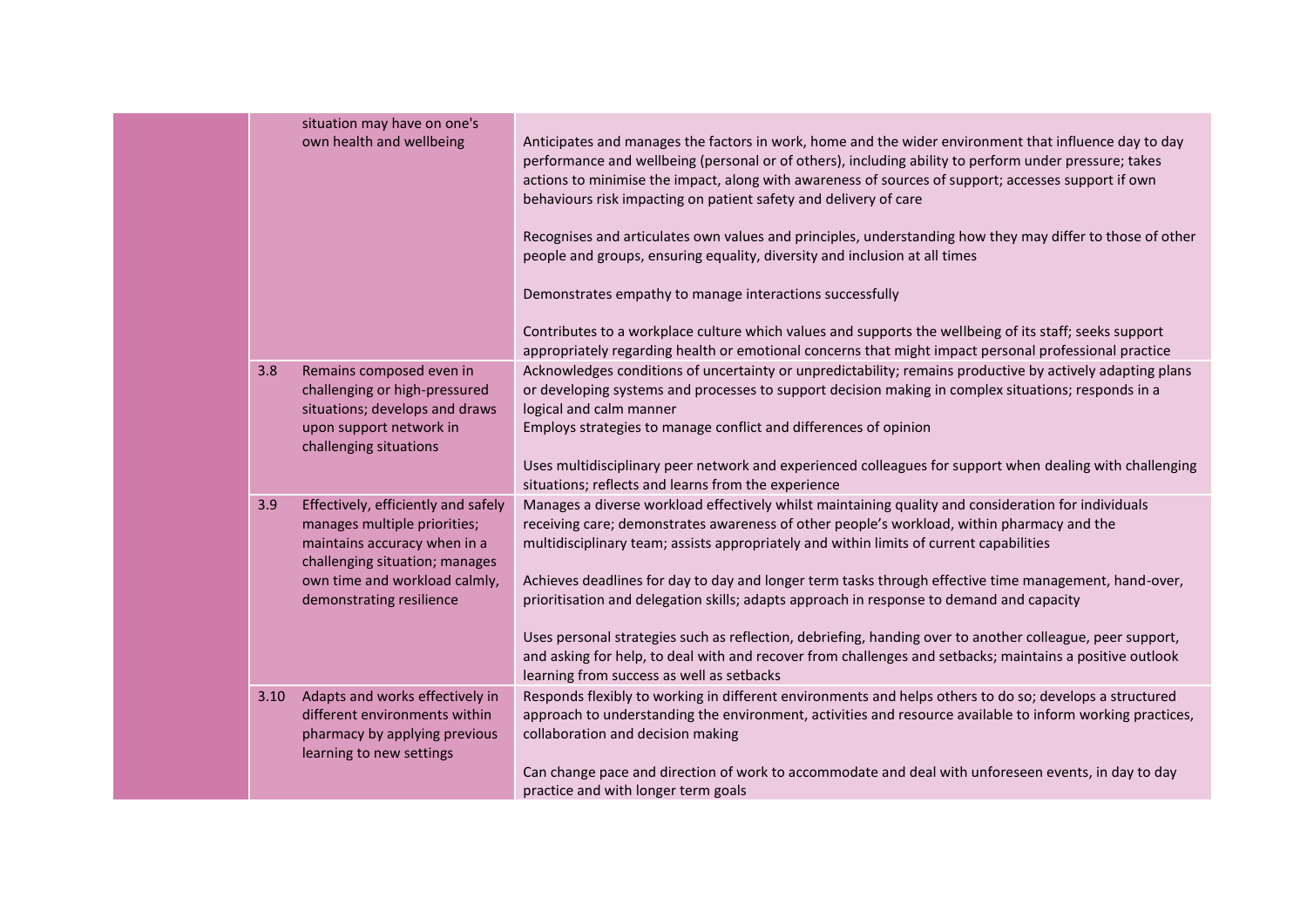| <b>DOMAIN 4: EDUCATION</b>                                                                                                        |     |                                                                                                                                                                                                                                        |                                                                                                                                                                                                                                                                                                                                                                                                                                                                                                                                                                                                                                                                                                                                                                                                                                                           |
|-----------------------------------------------------------------------------------------------------------------------------------|-----|----------------------------------------------------------------------------------------------------------------------------------------------------------------------------------------------------------------------------------------|-----------------------------------------------------------------------------------------------------------------------------------------------------------------------------------------------------------------------------------------------------------------------------------------------------------------------------------------------------------------------------------------------------------------------------------------------------------------------------------------------------------------------------------------------------------------------------------------------------------------------------------------------------------------------------------------------------------------------------------------------------------------------------------------------------------------------------------------------------------|
| <b>CAPABILITIES</b>                                                                                                               |     | <b>OUTCOMES</b>                                                                                                                                                                                                                        | <b>DESCRIPTORS</b>                                                                                                                                                                                                                                                                                                                                                                                                                                                                                                                                                                                                                                                                                                                                                                                                                                        |
| <b>Develops</b><br>personally through<br>proactively<br>identifying<br>learning<br>opportunities and<br>reflecting on<br>feedback | 4.1 | Demonstrates a positive attitude<br>to self-development throughout<br>current and towards future<br>career; proactively seeks learning<br>experiences to support own<br>practice, and has a desire and<br>motivation to try new things | Proactively seeks and engages in learning and professional development opportunities within day to day<br>practice and beyond, to keep abreast of evolving practice, emerging safety concerns related to<br>prescribing, and advance their knowledge and skill set<br>Actively participates in peer review and interprofessional learning activities<br>Contributes to developing a culture of organisational learning to inspire future and existing staff;<br>proactively responds to feedback to shape development activities                                                                                                                                                                                                                                                                                                                          |
|                                                                                                                                   | 4.2 | Develops a personal development<br>plan that reflects the breadth of<br>ongoing professional<br>development and includes<br>potential innovations in medicine<br>and practice development                                              | Regularly reflects on performance to identify personal strengths, areas for development and potential<br>barriers to achieving these<br>Develops a personal development plan with specific objectives to address identified learning and<br>development needs and maintain competency across all domains; specifically includes objectives to<br>develop prescribing practice and maintain competence; evaluates success in achieving objectives and<br>modifies accordingly<br>Demonstrates how elements of personal development impact upon career planning, the needs of the<br>organisation, and facilitate moving from being a competent to proficient pharmacist<br>Keeps up to date with innovative healthcare technologies, medicines and practice development;<br>recognises how they can augment clinical practice and improve patient outcomes |
|                                                                                                                                   | 4.3 | Seeks feedback and support from<br>colleagues and service users<br>where appropriate; is receptive to<br>information or advice given to<br>them by others to make changes<br>to own practice                                           | Actively seeks and is open to receiving feedback, both positive and negative, from people, service users<br>and colleagues<br>Demonstrates change and improvement in practice as a result of reflecting on multi-source feedback and<br>feedback from supervised learning events / other sources                                                                                                                                                                                                                                                                                                                                                                                                                                                                                                                                                          |
| <b>Supports the</b><br>education and<br>development of<br>colleagues                                                              | 4.4 | Acts as a positive role model and<br>mentor within the pharmacy and<br>multidisciplinary team, where<br>appropriate                                                                                                                    | Acts as a positive role model and mentor, and supports less experienced colleagues and students to<br>develop personal and professional values and behaviours through encouragement, motivation and<br>support                                                                                                                                                                                                                                                                                                                                                                                                                                                                                                                                                                                                                                            |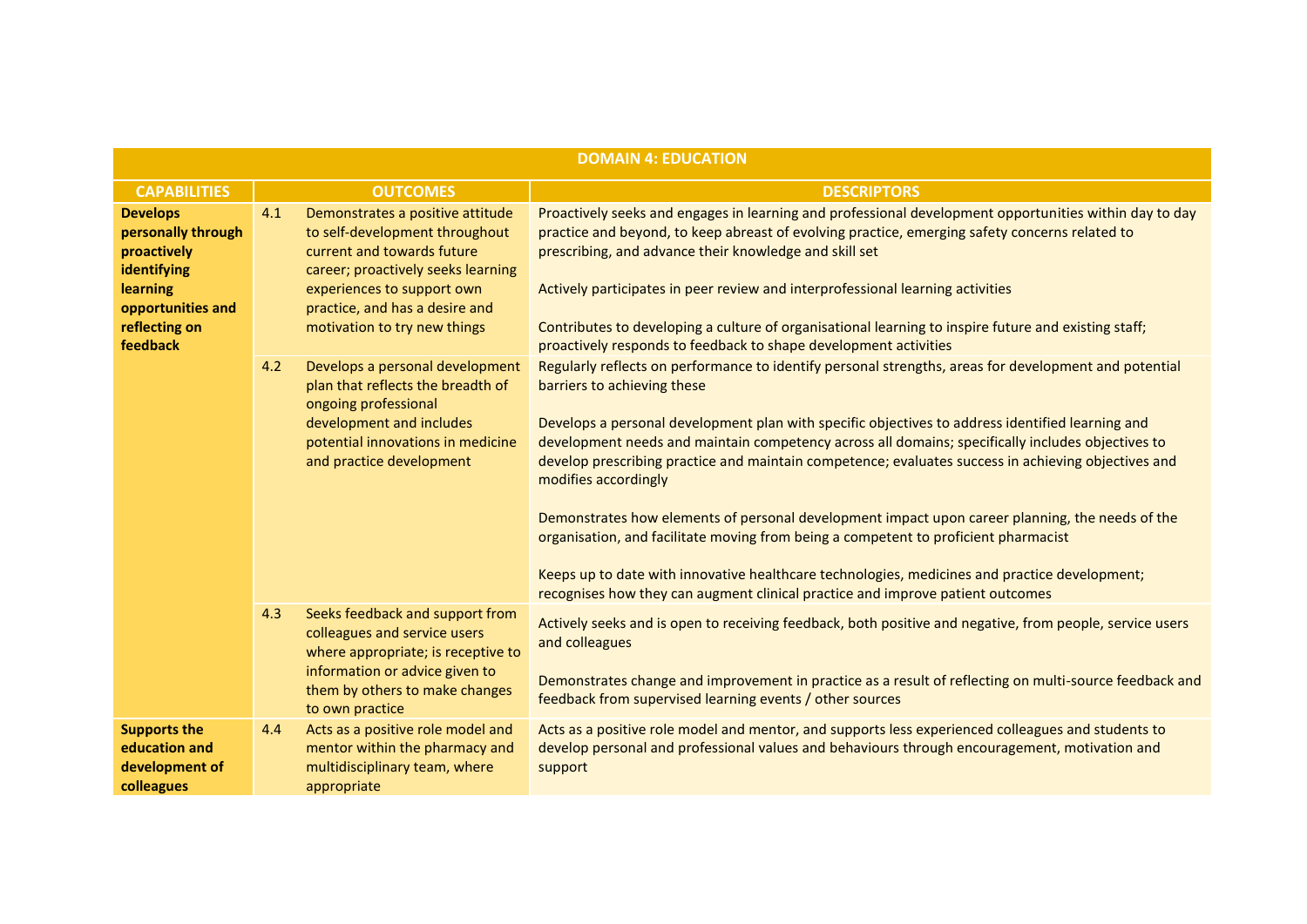|     |                                                                                              | Contributes to creating a diverse and inclusive workplace culture where everyone feels respected and<br>valued<br>Contributes to creating an environment that promotes good physical and mental health and provides                                                                                                                  |
|-----|----------------------------------------------------------------------------------------------|--------------------------------------------------------------------------------------------------------------------------------------------------------------------------------------------------------------------------------------------------------------------------------------------------------------------------------------|
|     |                                                                                              | pastoral support/signposting for people with mental health problems                                                                                                                                                                                                                                                                  |
| 4.5 | Effectively uses own expertise to<br>provide the pharmacy and<br>multidisciplinary team with | Actively seeks to share best practice, knowledge and skills with other members of the team, services<br>users and people e.g. through educational sessions, informal discussion and feedback                                                                                                                                         |
|     | education and training; supports<br>and supervises less experienced<br>members of the team   | Plans and delivers educational activities for individuals and groups, from pharmacy, the wider<br>multidisciplinary team, service users and individuals receiving care; develops training plans, relevant<br>supporting material, uses teaching methods appropriate to the educational activity and considers the<br>learners' needs |
|     |                                                                                              | Evaluates and reflects on the effectiveness of their educational activities; collates data and uses feedback<br>to adapt approach when necessary                                                                                                                                                                                     |
|     |                                                                                              | Provides effective, timely and constructive feedback, informed by feedback models, to support the<br>development of others                                                                                                                                                                                                           |
|     |                                                                                              | Provides effective supervision for students and less experienced colleagues, identifying learning and<br>development needs and raising concerns through appropriate channels when necessary                                                                                                                                          |